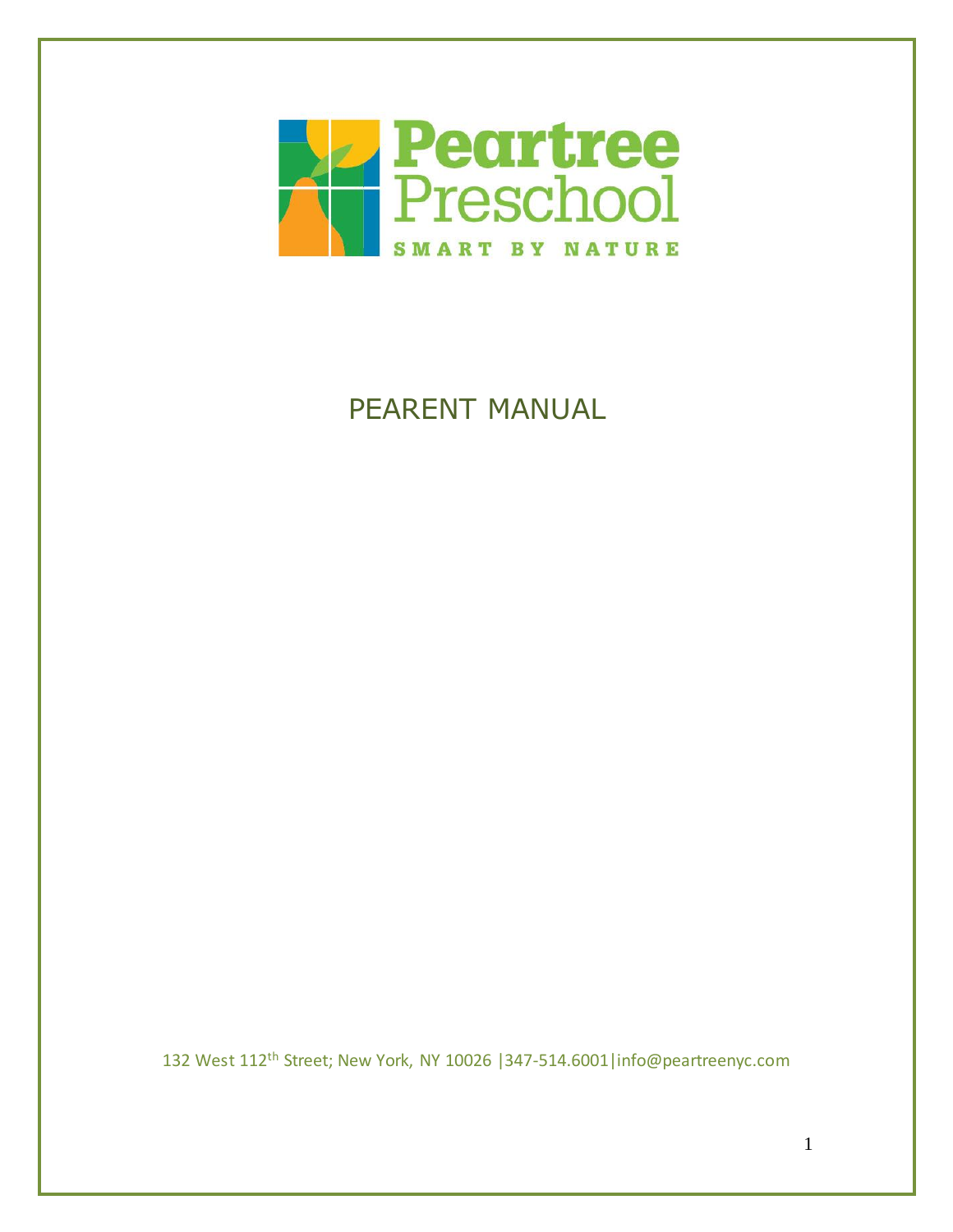# **Dear Pearent:**

Welcome! to Peartree Preschool!

We are very excited about the upcoming year! We truly believe that you and your child will be happy with what we have planned. The staff is looking forward to providing your child with a positive and rewarding school experience. We hope to form a partnership with you and your family during the coming year.

Our mission to provide a place where children learn the wonders of the world and teachers prepare the next generation of community leaders and citizens. Peartree Preschool's philosophy is learning through play, which we believe is essential in child development. The curriculum is guided by Bank Street's Developmental Interactive approach to early childhood and New York City Department of Health and Mental Hygiene standards. Our curriculum provides a balanced program for all preschoolers.

The school showcases a community's commitment to its children and their future, who in turn learn from an early age the importance of being responsible stewards of their community and the larger world. Peartree was constructed in a way that provides ample clean air and sunlight, along with zero toxic materials and harmful chemicals.

Enclosed in this manual, you will find some very important information about our school. Please read this handbook and save it to consult throughout the year, as it will answer many of your questions about the philosophy, policies and procedures at Peartree.

Again, the entire staff is eagerly awaiting your child's arrival. We are excited about our new school!

Sincerely,

Denise Adusei

Denise Adusei Founder and Executive Director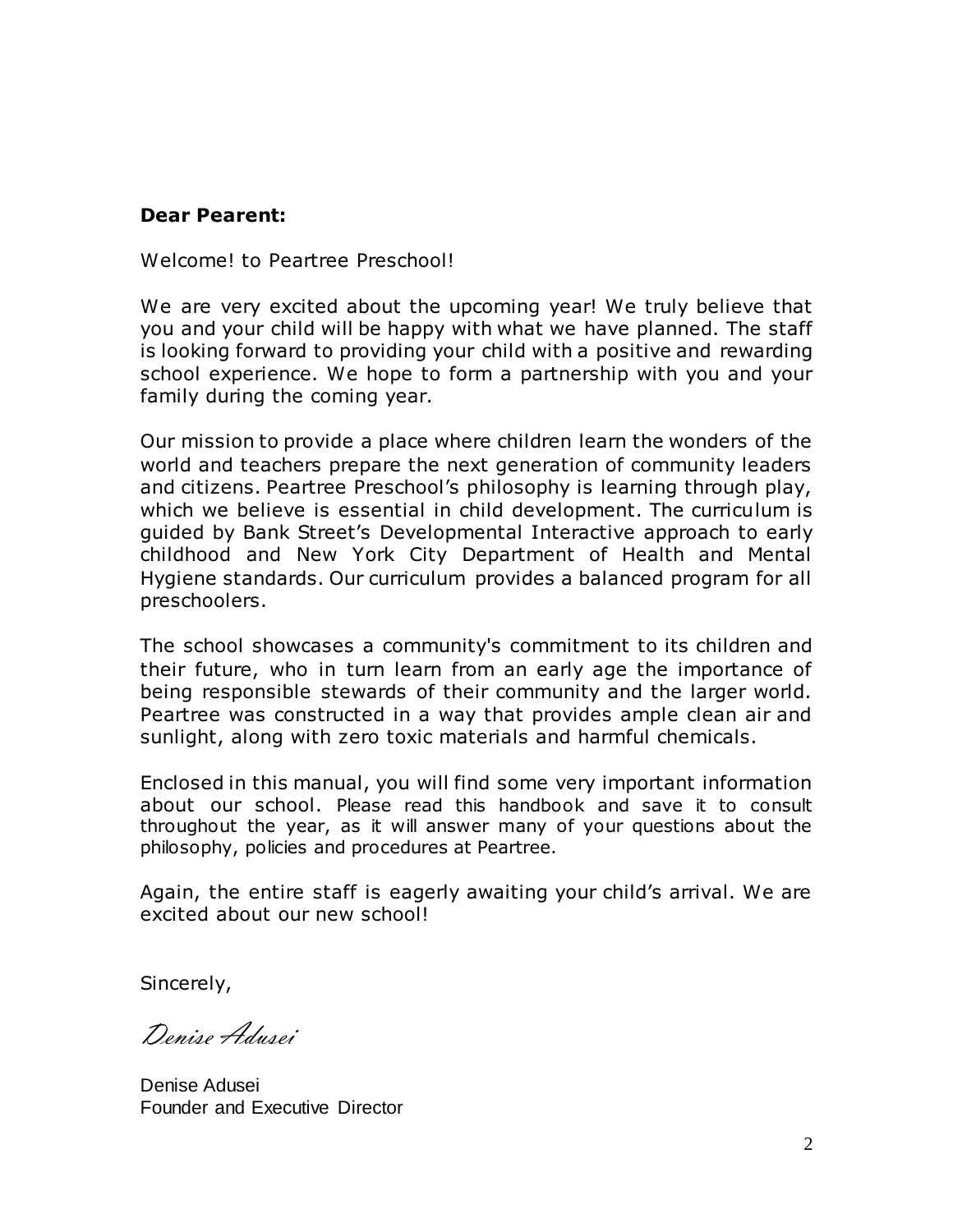#### **MISSION**

Our mission is to provide a place where children learn the wonders of the world and teachers prepare the next generation for future success.

#### **Philosophy**

We focus on the individual child and how she/he lives within a group, and believe in strong connections with each child's family. We seek to create a partnership with you. While we seek to provide a place for children where they can explore their interests and maximize their potential, these goals differ for each child at different times in his/her development. We strongly believe that each day in the child's life is important not just for the future, but for the here and now.

We believe that everything children touch can be a learning experience. We create a setting in which children find warmth, comfort, and gentleness as well as an abundance of opportunities for movement, exploration, and selfdiscovery. We nurture the imaginations as well as promote the physical intellectual development of children through play.

We value collaboration with everyone and lead by example. Peartree aspires to create an atmosphere where school is an extension of the family: a school environment where teacher, parent, and student interactions involve strong connections, enriching experiences, and responsibility on the part of all three participants. Educating children, and working in partnership with families, combined with highly qualified teachers, will provide children with experiences that will help them grow and develop as individuals and prepare them for future success.

It is our belief, learning in a center that focuses on healthy living can only further enhance and improve the lives of our children, their families, and our teachers creating an experience that is unique and vital for a  $21^{st}$  century program. Throughout our program Peartree will instill healthy choices and character building.

The curriculum is a dynamic, interactive experience that builds and impacts on the interests of young children in developmentally appropriate ways. We address the development of the whole child. Our curriculum addresses the physical, socio-emotional, cognitive, language/communication and self-help skills of children.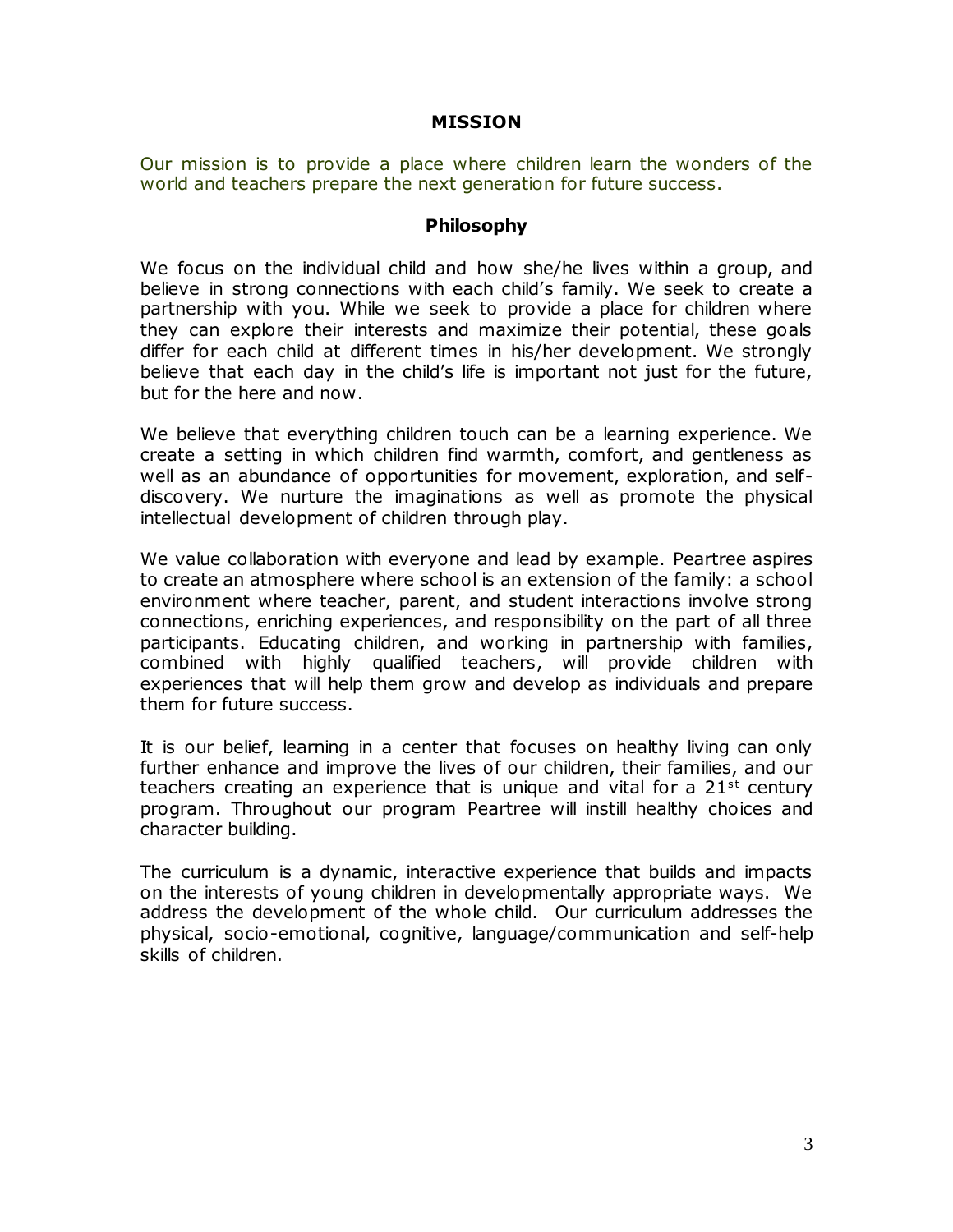#### **CURRICULUM**

#### **Developmental Interaction Approach**

Our educational philosophy is the "developmental interaction" approach. "Developmental "means we work on the assumption that children learn best when they are ready for new experiences and that these experiences build on earlier ones. What children are learning, what they are interested in and what they are capable of learning is intricately tied to their development. Particular experiences are determined by an individual child's interests and abilities.

Teachers follow the children's lead in planning and implementing a varied program of play‐based, exploratory activities. The repetition and perfecting of skills is important and respected. When children have done thoroughly what they need to do as a two year old, a three year old, or four‐year old, they will be prepared to move on to new experiences and learn new skills. Each stage is an essential building block in the growth of the child.

"Interaction" refers to the idea that experiences lead to learning when they occur in a socially, physically and emotionally responsive environment. A carefully planned environment encourages safe, spontaneous, hands‐on exploration and supports the development of curiosity, problem‐solving, language and social growth. Preschoolers learn best when they have interaction with the people and materials in their world. Through these kinds of experiences, preschoolers learn that they have an impact on the world. We endeavor to create an atmosphere which nurtures self‐esteem through positive relationships with others along with respect and acknowledgment of each child's individuality and competence.

Children are makers of meaning; they construct knowledge, through their interaction with the human world, and with materials. Therefore, the environment is designed to support and develop the active energy, challenges and experiences that introduce and engage them with the world. Our classrooms provide opportunities for them to explore, inquire, experiment, question and make hypotheses.

Significantly, at this age preschoolers need developmental task and opportunities that assist them in acquiring and becoming socially competent. They need environments that foster and encourage the kind of experiences that promote cognitive and language development. Our program emphasizes emerging literacy and mathematically skills, as well as the integration of science, music, social studies, arts and physical development.

A program of integrated activities meets the developmental needs of each age group. Because young children learn through rich, varied play, an important time of the day is activity/free‐play time, when each child chooses from areas such as blocks, dramatic play, art, books, manipulative toys,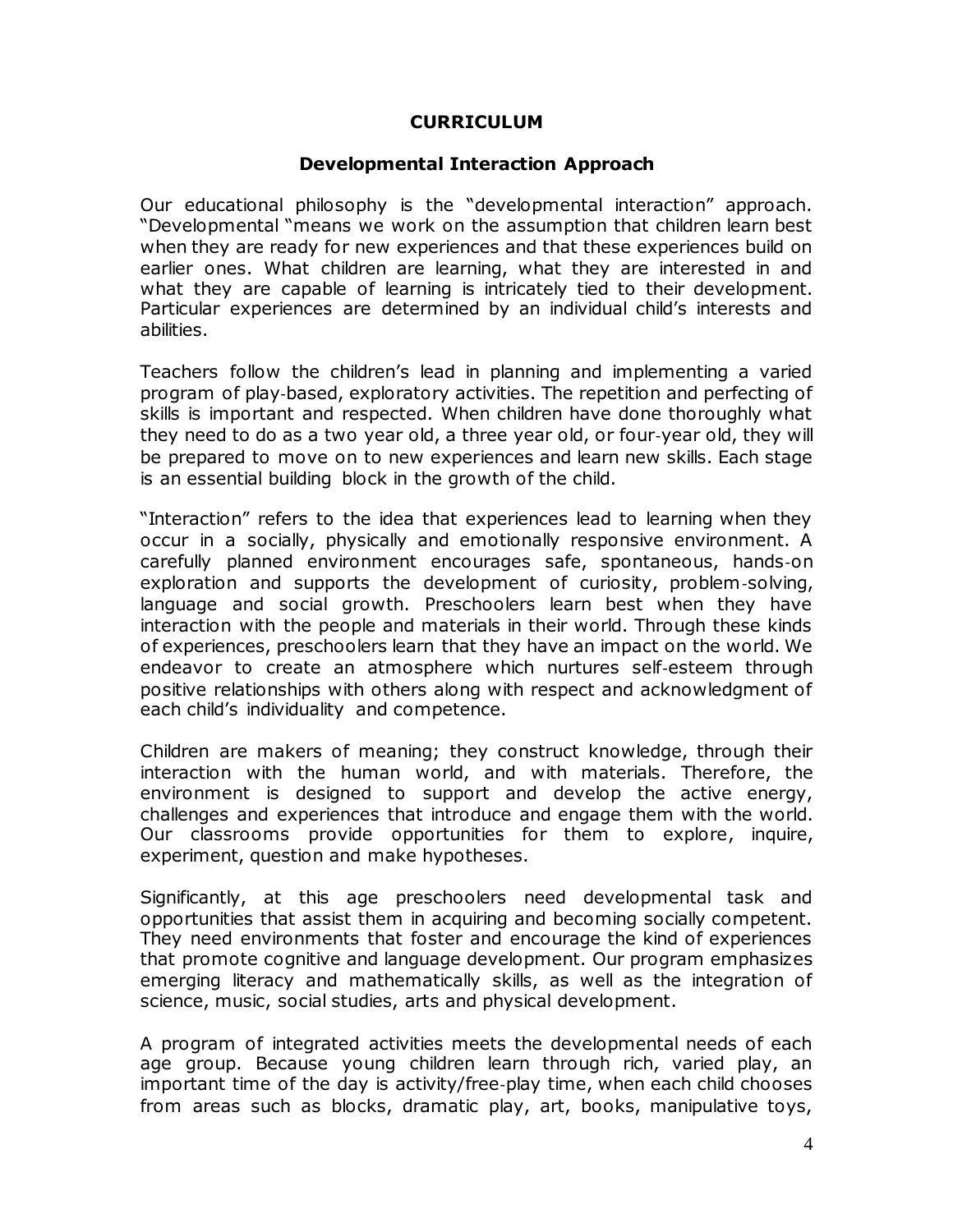water or sand table play and group activities such as cooking or planting. Each group has an active play period on the playground as well as several group times for story, snack, music and movement and discussion. Special teachers join us for music, art and creative movement.

### **ADULT ROLES IN THE PROGRAM**

Peartree's staff consists of early childhood professionals who have varying levels of degrees in the field of family and child development. They have been chosen for their dedication to, interest in and experience with infants, toddlers, preschoolers and their families. Each classroom has a Lead Teacher who has or is pursuing a master's degree in early childhood education or a related field. Each group also has an assistant teachers or aide ‐ who have a Bachelors degree or an Associates degree in early childhood education or a related field.

The **Executive Director**: Since children are the most important and most precious aspect of parents' lives, it is very important for our director to keep the children's health and well being first and foremost in considerations. Prior to founding Peartree our Executive Director worked for the Department of Health and Mental Hygiene, the agency that regulates childcare centers in New York City. Her responsibility is to ensure the safe and caring management of all the children entrusted to our facility

The **Educational Director** is credentialed according to the NYC Department of Health and NYS Department of Education. This individual is certified in Early Childhood and has 13 years of preschool experience. The Educational Director manages our compassionate, trained and high caliber staff, monitors the children in our program, setting schedules and lesson plans, meeting with parents and keeping all parents informed of policies and procedures at our center.

**Lead Teachers** are certified in Early Childhood Education and responsible for communicating with parents and designing and implementing curriculum, assessing the child's individual development, management of program needs, building facilities and following safety and health procedures.

**Assistant Teachers** are responsible for assisting the Lead Teacher with classroom preparation, working with children implementing the program and contributing to their evaluation.

**Volunteers**: We have several college students and other responsible adults who are in the classroom each week in order to observe the children for their college courses. Please be assured they are required to fill out volunteer forms, and pass the New York City Department of Health background and security check. Volunteers are never left in the classroom unsupervised. This is a great learning experience for the children as well as the college students and we welcome their participation, knowledge, support, and contribution.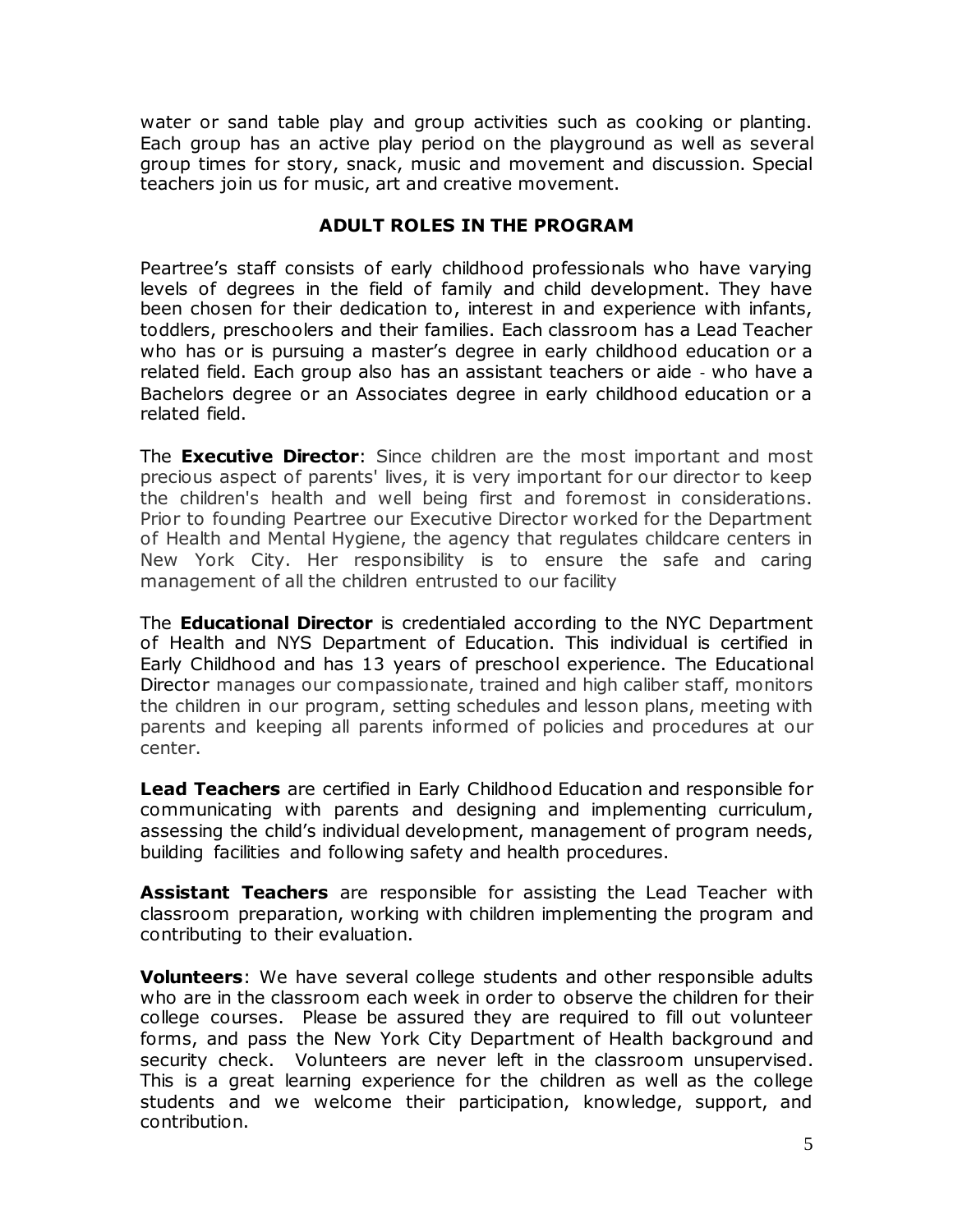#### **PEARENT PARTICIPATION**

**Parents:** Once your child is enrolled at Peartree, you become a Pearent. Pearents are invited to participate as much as they can in the lives of their children while at the Peartree. Pearents should feel free to spend time in their child's room, call to check on their children, have lunch with the group, go on outings, read to children or do special projects, such as:

- **Room Breakfasts:** Rooms will sponsor room breakfasts throughout the year, sometimes with pearents volunteering to bring in a special food from home. Pearents and teachers are also welcome to organize lunch or dinner potlucks.
- **Room Parents:** For each classroom, Peartree asks for one or two parents to volunteer to be a Room Pearent. Room parents help in communication between Peartree, the Pearents Association, teachers, administration and families, help be "in touch" with Pearents' questions, concerns and ideas and share them with the director and help create community spirit by raising awareness of the Pearents. If you are interested in becoming a room parent, please speak with the education director.

**Pearent Association:** All parents with children at Peartree are members of the Pearents Association. The Pearents Association Board will be made up of members elected by the whole parent body. The board will meet regularly. The minutes from the meetings are emailed to all parents. It sponsors numerous special activities for parents and children.

The mission of the Pearent Association is:

1. To foster and encourage parent participation in the Peartree by making parents aware of opportunities for involvement in the Center.

2. To promote community‐building and communication among parents, teachers, and administrators, through regular Pearents Association Board meetings, discussions with administrators, distribution of board meeting minutes, and regular reports in newsletters.

3. To raise funds to enrich and enhance the educational experiences of the children or support selected programs.

#### **THE DAY AT PEARTREE**

*Arrival:* Although some families have opted for early drop off, the day begins at 9:00 AM at Peartree with parents bringing their children to their rooms. It is important that you be on time as activities begin promptly at 9:15 AM. Children should arrive no later than 9:00 AM. Often children who arrive late can have a difficult time moving into the group and miss a good portion of the morning activity period.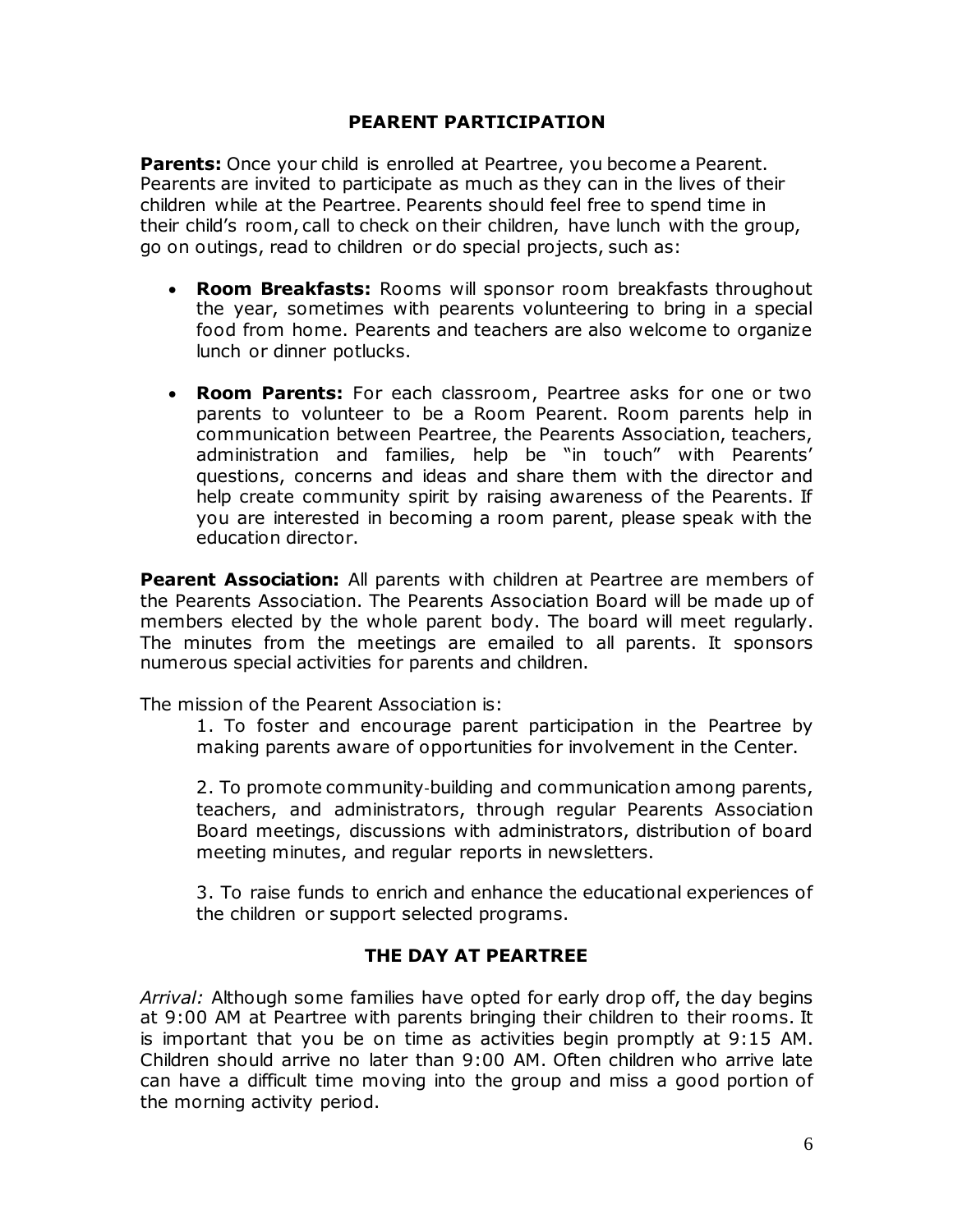*Activities:* Each group has a regular daily schedule of activities. The activities alternate between more and less teacher‐directed ones. There are times when the children function as a group: story time, music, movement, snacks and there are times when the children make their own choices: activity/free‐play period, outside playtime. Some of the activities among which the children can choose include art, block building, puzzles, dramatic play, water play, and cooking.

The teachers are aware of each child throughout the day, so they have a picture of how the child's day flows. The teachers will let children figure things out for themselves whenever it is constructive to do so, becoming more actively involved when it seems appropriate. We are helping the child learn to exert control over him or herself and to solve his or her own problems. This applies to social skills as well as to academic and physical ones. Children feel good when they know they have some control over themselves and their environment.

At Peartree, the environment includes a warm, creative room experience, an outdoor classroom and an excellent music and creative movement program. In the classroom, teachers will help the children discover changes and experiences happening around them: the seasons, nature and animal life, friendship, families, themselves and more through art materials, books and activities. They will be helped to see more fully, to ask more questions and to guess at the answers.

In the outdoor space, they create their own worlds in and around the sandbox and with large, hollow wood blocks and wheel toys. The Peartree's Garden is a on‐going way for children to experience the rhythms of nature and the life cycle through planting seeds and tending plants, harvesting and preparing fruits and vegetables, exploring the many insects and worms that live above and below ground and turning the soil to prepare it for the next season. Time in the garden is extended by cooking projects using harvested vegetables, reading books and making drawings of what is observed there.

*Meals and Snacks:* Children at Peartree bring their lunches and a small snack for the morning or contract with My Red Rabbit. The school provides water and an afternoon snack. Please print your child's name clearly on his or her lunch box and any food containers. Please include protein (sandwich, cheese, yogurt, meat, etc.), vegetables, and fruit. Please send healthy food only, no "junk food". We define "junk food" as any food that is high in fat, sugar and/or salt and low in nutritional value. Some examples include candy, cookies, chips, doughnuts, cake or any deep fried foods such as French fries. We encourage healthy eating habits throughout the day.

Chocolate and nuts are not allowed in Peartree for the children on any occasion, including birthdays. Do prepare your child's lunch in small, manageable portions that your child can eat on his or her own.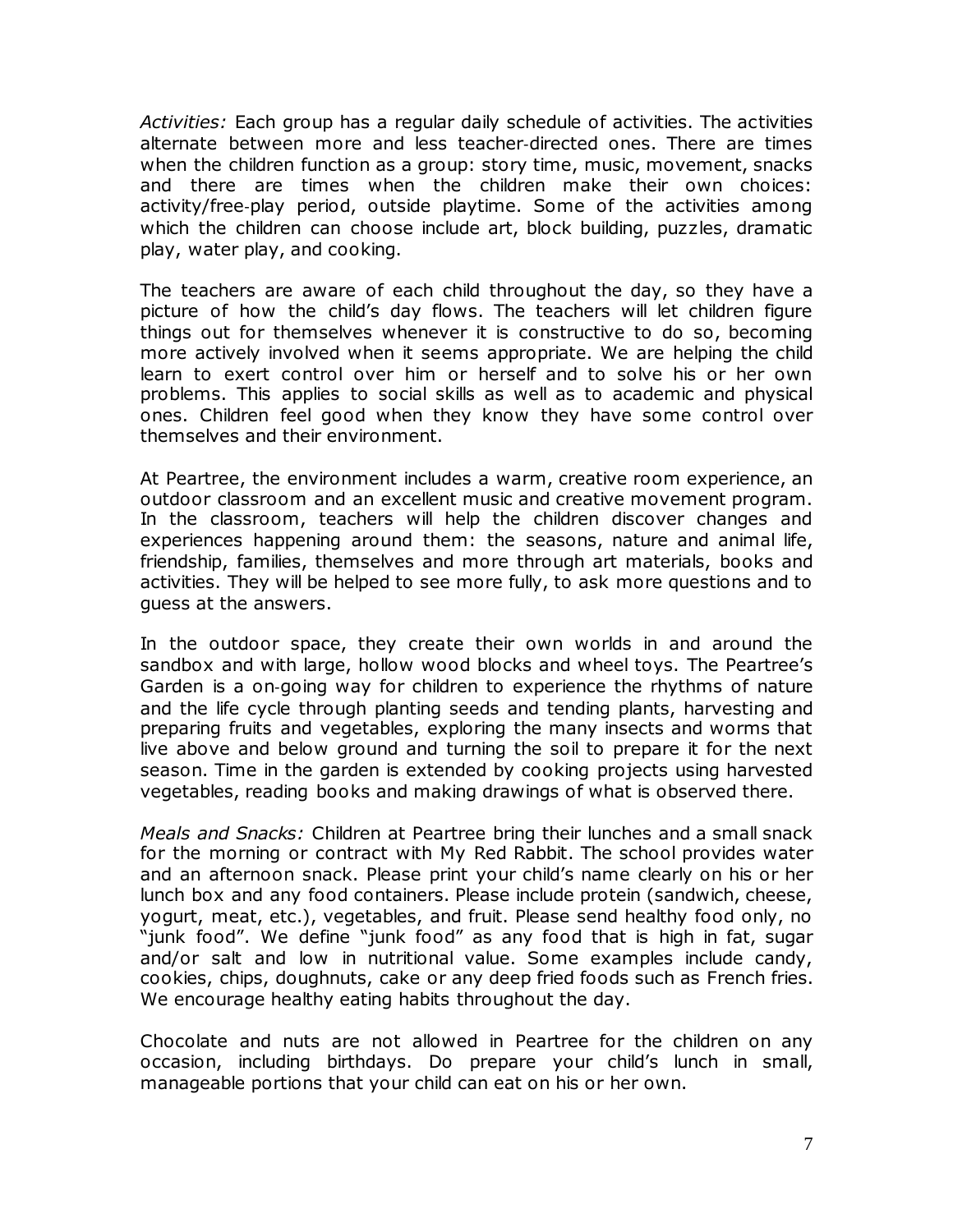Because it is important that children not learn to associate healthy food with a reward, no food is considered dessert. At Peartree, some or all the food you send will be served and your child will be allowed to eat foods in the order they choose.

*Rest Time:* Each group has a rest time after lunch. Teachers promote rest time in a variety of ways: turning off the lights, reading to children, playing quiet music or story tapes. According to New York City Department of Health regulations, Peartree is required to have each child rest for at least one hour every day. Children are not required to sleep but are expected to stay on their cots or mats and use quiet voices when speaking so as not to disturb those who do sleep. The children who stay for the Full Day program often sleep and have a more productive afternoon when they do.

Parents supply sheets and blankets for rest time. They will be sent home weekly to be laundered. After rest time the children may have another activity or story time before some leave in the afternoon. Children staying for the Full Day will have another activity time, outdoor time and snack in the afternoon.

*Bathroom Time:* Being able to handle one's bodily functions is an important learning experience. Children who have learned to use the toilet on their own will be encouraged to continue to do so. If children are using diapers, parents are required to send diapers and wipes to school clearly marked with their child's name. Please work with your child's teacher when you feel your child is ready to start the process. We both need to have a planned effort in supporting your child in toilet learning. Your child's teacher can be a source of information and guidance in the toilet learning process.

Children enrolled who are three years old must be potty trained. Children must be wearing underwear with very few accidents. A child having accidents daily would not be considered potty trained. Please note that wearing pull ups isn't considered being potty trained.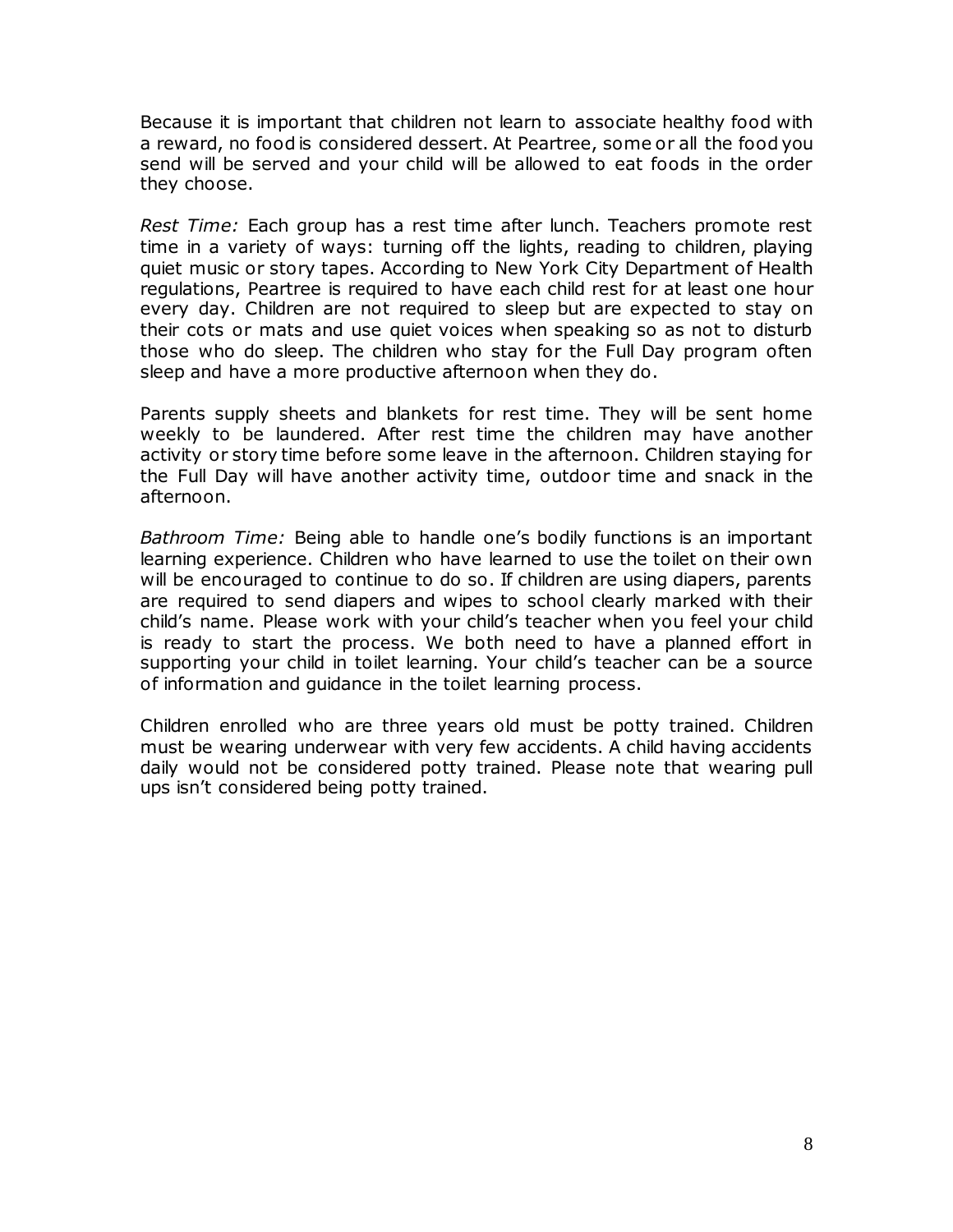## **ADMISSION POLICIES AND PROCEDURES**

#### **Eligibility**

We are licensed to serve children between the ages of two to five years old. All children who have reached the ages of two years to five years of age by December 31 are eligible to register for Peartree Preschool. Children under 24 months or already attending Kindergarten are not eligible to enroll.

#### **Children with Special Needs**

Peartree Preschool does not discriminate on the basis of race, color, national origin, sex, or disability. Peartree is dedicated to supporting the Americans with Disabilities Act. If your child may require special accommodations for participation, please call us to discuss how we can support your family.

Class placement is based on the developmental needs of the individual child. Upon admission all health records, background forms, emergency contact forms, and authorization forms must be submitted.

## **REGISTRATION PROCEDURES**

- To reduce paper waste, all applications are submitted online at www.peartreenyc.com
- Upon submission, a non-refundable online payment of \$50 is charged
- Once applications are received and reviewed, our staff will contact families for an admissions visit. Faculty will meet with families and assess the child(ren) and how we could possibly partner with families.
- Before we can finalize admission, parents/guardians must submit all health records, birth certificates, emergency contact forms, and authorization forms as required by the Bureau of Child Care.
- We will send out notifications within three weeks after the admissions visit and receipt of completed enrollment forms, we will confirm the commencement date for the child(ren).
- Upon notification that a child has been accepted to our preschool, a \$200 registration fee and a security deposit equivalent to one month's tuition is due. This deposit must be paid two weeks after notification in order to hold the child's position in our program. IF no deposit is submitted within two weeks, the family forfeits enrollment.
- The tuition deposit is nonrefundable. If a family goes ahead and enrolls with us and later withdraws, we will apply that deposit to the last month.
- Registration for the preschool carries over each year. Each summer, registration will be open for newcomers to the program, based on space availability Class curriculum will remain age appropriate. There is no need to switch classes when a child has a birthday.
- All fees for program students will be due the first of each month in order to remain continuously enrolled for the following session.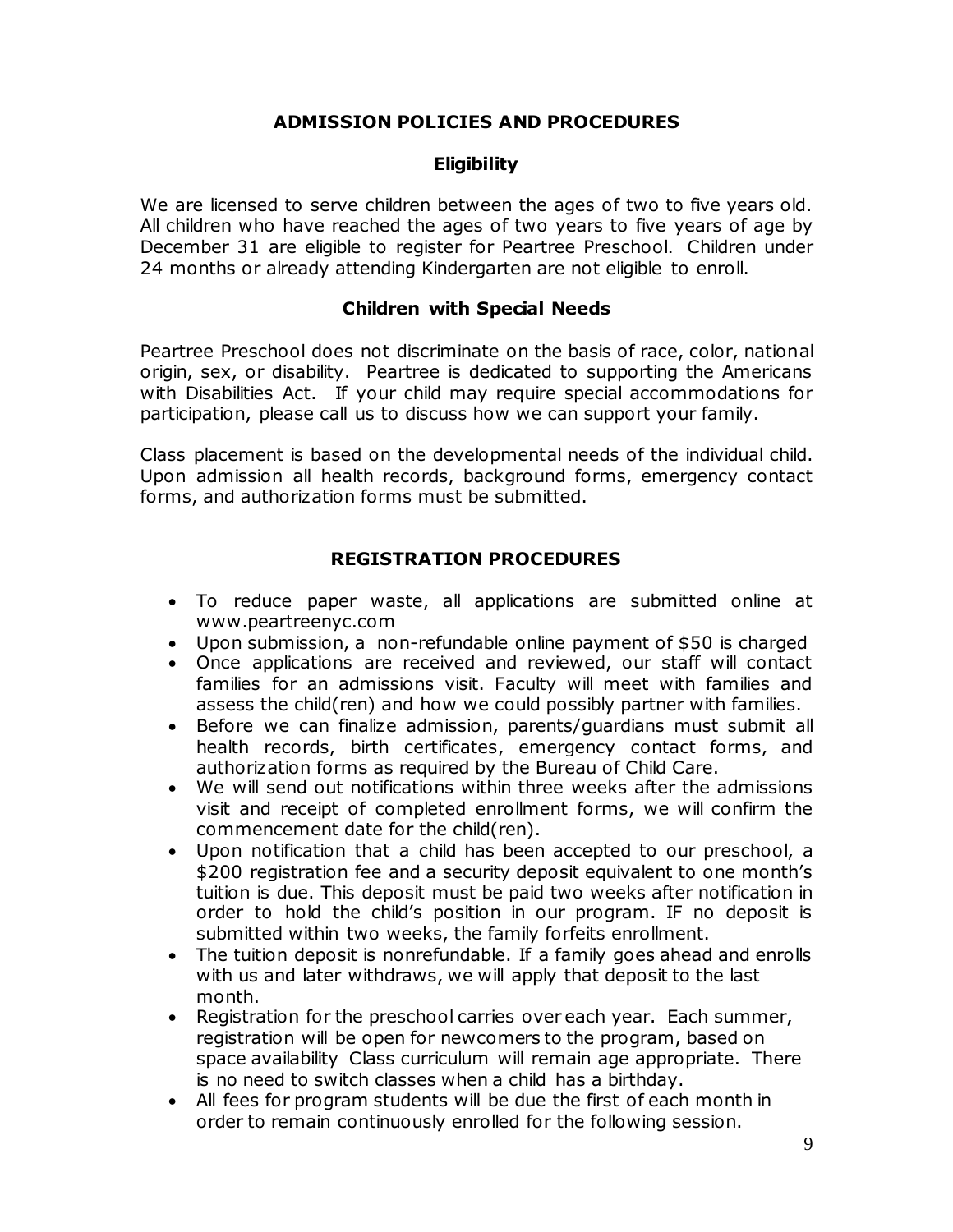If payment is not received within one-week, enrollment for subsequent sessions will be cancelled and new applicants will be accepted.

## **HEALTH FORMS**

The Department of Health's Bureau of Childcare which is our licensing agency, requires that every child in the center has a physical examination prior to entering the Peartree and at regular intervals thereafter. The completed health form must be in our files by the first day of the year. No child will be admitted until this form is received with complete immunization information.

Parents are also required to submit medical forms to Peartree after every "well visit" for your child and each time your child is immunized throughout the year. Children are not allowed to attend Peartree until their records are up to date. If your child is under a physician's care for any special health problem, is taking medication, or has any allergies, be sure that these items are noted.

## **SCHOOL SCHEDULE**

We follow New York City's Department of Education's schedule (DOE). We are closed for the following holidays; New Year's Day, Martin Luther King Day, President's Day, Memorial Day, Labor Day, Thanksgiving Day, the Friday after Thanksgiving, and Christmas Day. Please see DOE's website or [click here for](http://schools.nyc.gov/NR/rdonlyres/CDC0CEFF-CDAE-4941-8448-53D0E9B59F2B/0/20122013SchoolYearCalendar_FinalDraft_3912rev.pdf) the specific dates for fall, spring and winter breaks. Any other closures will be posted two weeks in advance.

PearTree will be closed when NYC public elementary schools are closed for snow, transit or other city emergencies. For any other unscheduled closings, you will be notified by the school.

#### **HOURS OF OPERATION**

Peartree will be open Monday through Friday, from 8:00 a.m. to 6:00 p.m. We offer full-time and part-time preschool options as well as extended care services. Our program includes 2-day, 3-day, and 5-day options for part- and full-time programs. Please see our online [Admissions](http://peartreenyc.com/index.cfm?pID=5929) page for the program and fee schedule. Tuition varies per option. Peartree's regular preschool program runs from September through June, with special Summer Camp options available from July-September.

# **STARTING THE YEAR**

At Peartree, our emphasis begins with the development of strong, warm, trusting relationships. The social environment paves the way for the children to get the most out of the physical environment, as well as our routines and activities.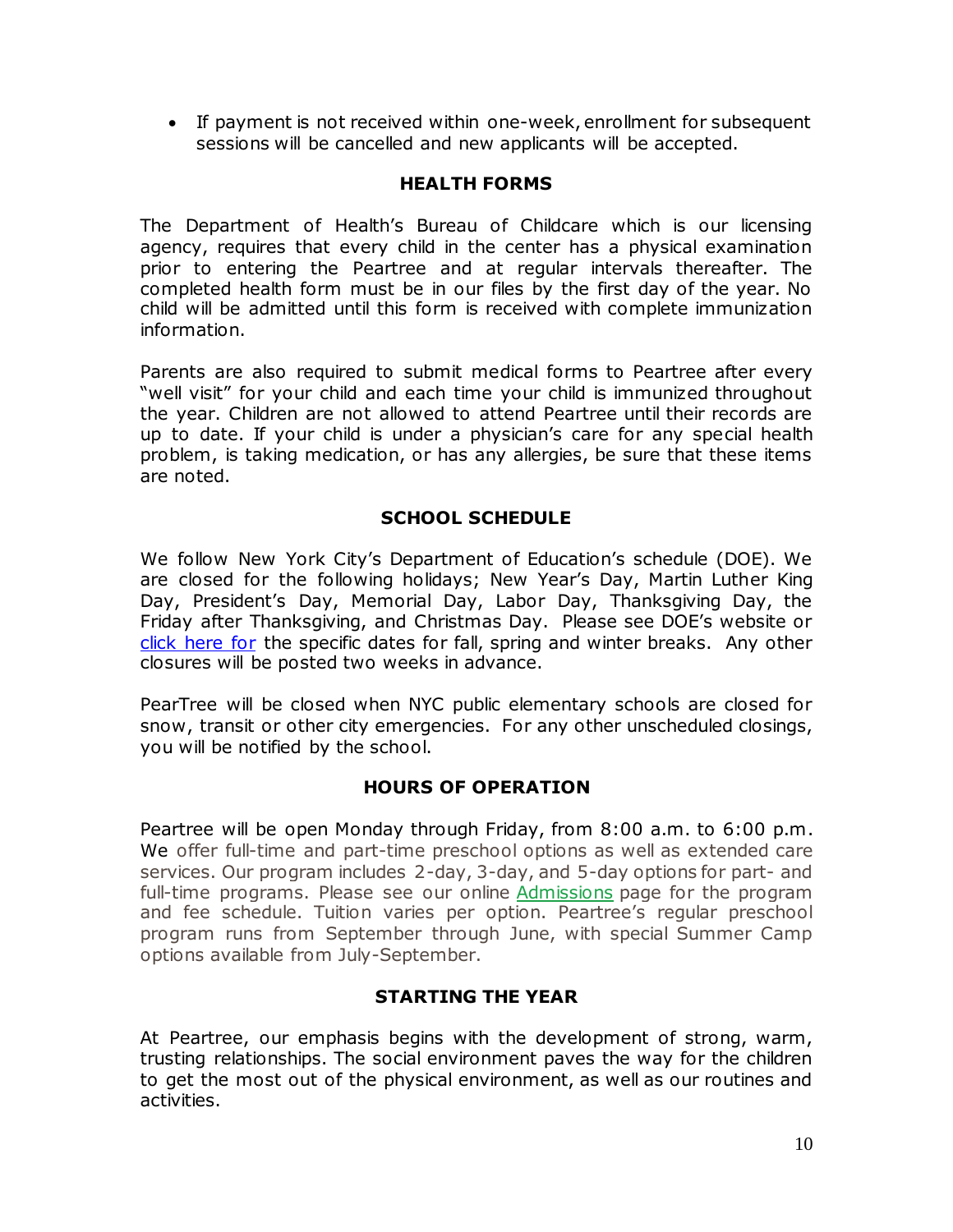For every child, the first days of the school are filled with new experiences, new people and new expectations. We try to make this adjustment period as smooth and comfortable as it can be for each child because it serves as a foundation for a happy year at the center and for future separations and transitions. We ask parents to cooperate in creating a bridge from home to school and help your children to establish trusting relationships with their new teachers. Therefore, during the first short days, we expect that you will stay in your child's room or in the building, depending on your child's readiness to let you go.

Transitional articles (blanket, teddy bear or doll) are sometimes needed by a child starting school or by a child having a stressful time. If possible, however, it is best to leave treasured objects at home since they are not easily shared and are particularly missed if they get lost at school. If a special object is brought to school, it will be safeguarded by being kept in a special basket or cubby. Please cooperate with the school policy of not having toy guns, weapons, or masks in school. We welcome stuffed or soft animals or soft dolls and blankets. We have found that TV or movie character toys that are hard and/or based on aggressive and violent stories can lead to the same kind of behavior in the classroom. We ask that these toys remain at home.

# **THINGS TO BRING**

#### **First Day**

- Photo(s) of child, child with parents, parents alone, anything or anyone important to your child (grandparents, siblings, sitters, relatives, friends, and pets).
- Extra clothes (pants, shirts, sweater, two pairs of socks and underwear). *Everything must be fully labeled*. You can use a laundry pen or "Sharpie" indelible pen.
- A blanket and a small sheet for a cot. Please do not bring a pillow.

#### $\bullet$ **Optional Items**

 "Comfort" toy or object (i.e., teddy bear, doll, cloth diaper, or any other toy or object which will help your child feel at home at Peartree).

#### **SEPARATION AND PHASE**‐**IN**

It is common for young children to experience anxiety about separating from and leaving their parents. Your child may be anxious about you leaving when coming to preschool. Sometimes this concern appears the first day, sometimes later, and sometimes not at all. We want to work with you to help your child make a smooth and enjoyable transition from home to new social environments. r.

Helping children to separate (say good‐bye) from their parents is a key component in the program. This may be your family's first experience with separation and we are sensitive to individual needs and feelings. In order to ease the process, parents and teachers work together to create a bridge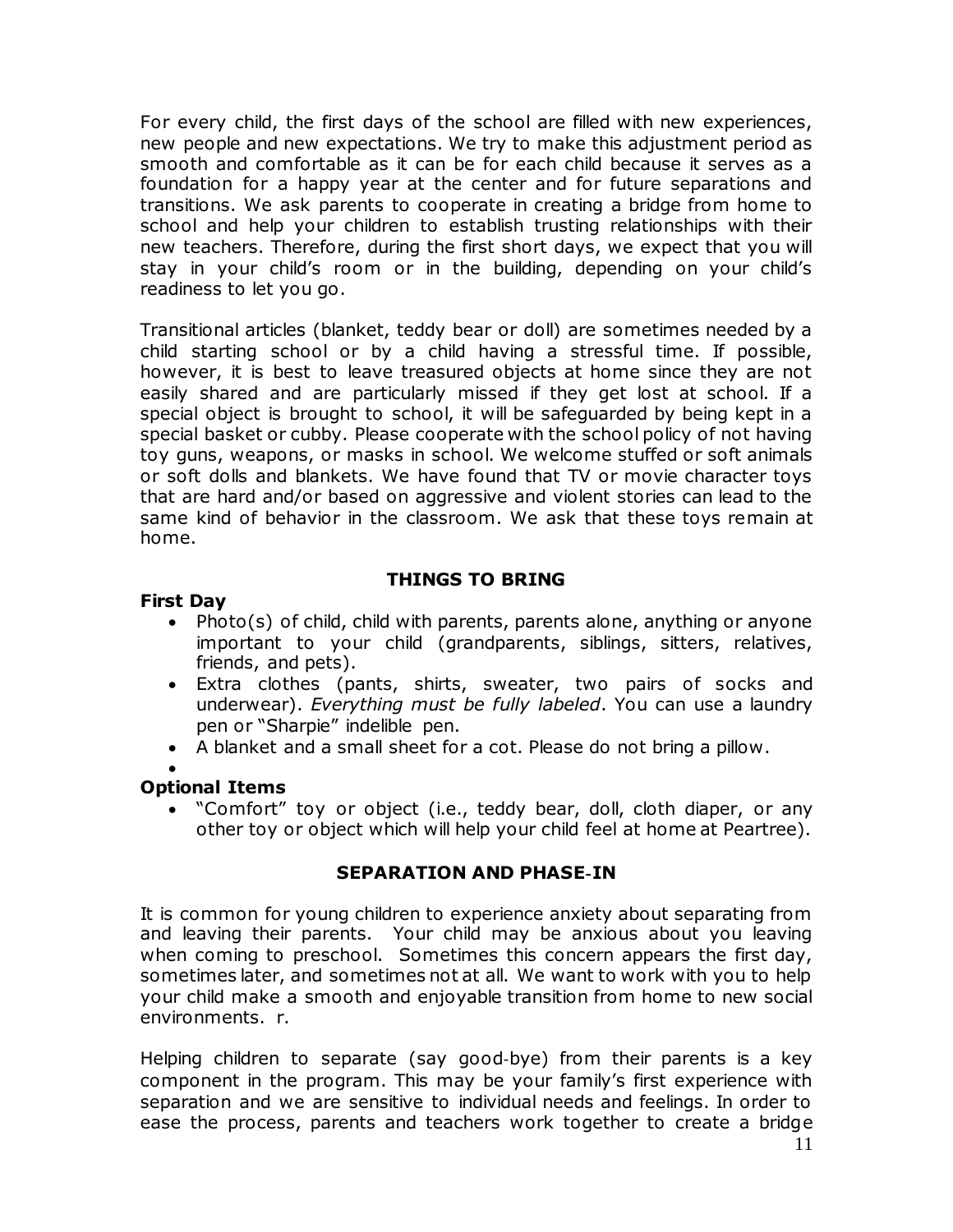between home and our program. It is in your child's best interest that we allow for an opening schedule which eases children into a school routine. Once school begins, we ask that parents allow at least one week for gradual transitioning. This may vary with some children. The staff, having worked with children in this situation previously, will make every effort to ease both you and your child into the program.

We have found that when a parent feels comfortable in the environment, often the child will as well. The building of a relationship between parents and teachers is the foundation for the child's positive experiences in school. For this reason, we ask parents to spend time with their child in their room during the first week of the child's start at the school. The amount of time will depend on the child's development, previous experience with separations and the parent's feelings about leaving the child at Peartree.

During this phase‐in period, children come in small groups with their parents (a phase‐in schedule for your child will be sent to you). Parents spend time in the classroom playing with their child, assisting

their child with the daily routines and helping the child establish relationships with the teachers.

Children begin to feel comfortable with separation as parents and teachers work together. While you are still with your child in the room, teachers will observe and ask questions to enable them to better know your child after the separation has occurred.

Initially you will stay with your child for an amount of time in a small group. You will receive an adjustable phase-in schedule on your child's first day. On your child's second day, you may be able to leave the room for a short time, coming back as promised so you child can trust yours and the teachers word. YOU MAY NOT SNEAK OUT OF THE ROOM! Children will be added to the group as the week progresses and the school day will be extended. While you are in the room with your child, be attentive but keep your interaction to a minimum. Introduce him/her to the teachers and refer all of his requests to the teacher (if she/he will allow).

**All parents must say "good**‐**bye" to their children and tell them when they will return. Parents may NOT sneak out in order to prevent the child from crying at that moment.** Leaving without saying good‐bye may be easier for the parents than leaving while a child is crying, but it truly isn't easier for the child. Their tears and cries are symbols of their healthy attachment to you. It is necessary and healthy for children to be allowed to express their emotions. Children will be helped and comforted by a teacher. **Leaving without saying good**‐**bye can also make separations more difficult because a child will fear the unexpected departure and try to keep a close eye on his/her parent.**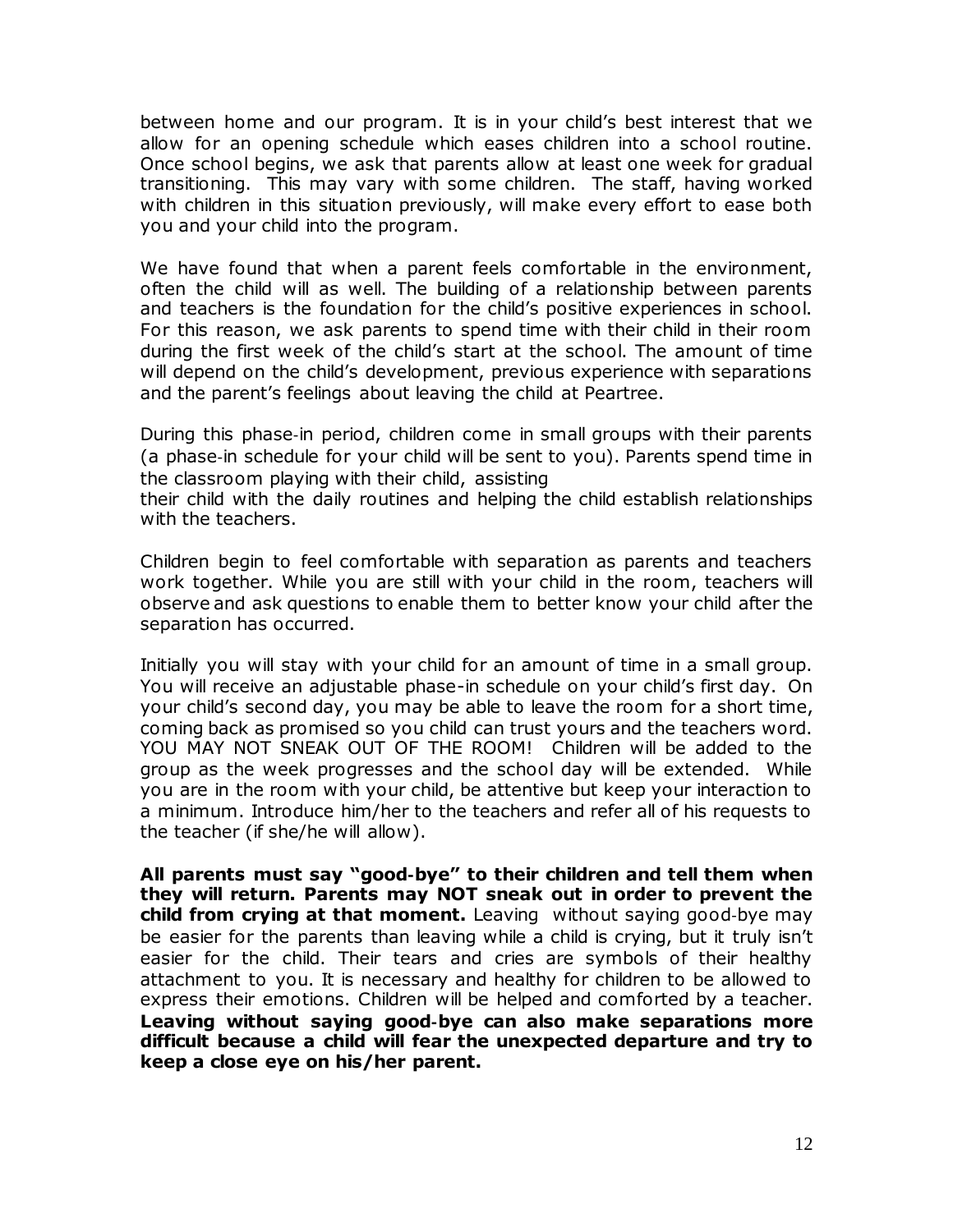This vigilance prevents him or her from engaging in play or interacting with teachers or children. Sneaking out of the room is in direct opposition to the trust that you are trying to build with your child. They will better trust that you will return when they see that you are clear about when you leave. We encourage you to talk openly with the teachers in order to establish positive relationships. Expressing your feelings and needs at this time and all through the year is vital to the success of you and your child's experiences at Peartree. It is also one of the most important things you can do to establish a working relationship with the staff. Please speak with the teachers after the children have left or arrange for a phone conversation. The Director of the school can be notified for consultation or if a problem arises.

#### **The following are suggestions for ensuring a comfortable, supportive phase**‐**in period:**

- **Show your child around the center** and introduce him or her to the staff.
- **Sit on the side of the room** and be available for your child.
- **Familiarize yourself with the materials** available for the children and don't hesitate to encourage your child to use them.
- **Do not push your child to separate** or to participate. Your child will let you know when he or she is ready. If you have any concerns or questions about how the process is going, please speak with the teachers. They will arrange for a time to talk.
- **Share information about your child** with the teachers. They will ask a lot of questions about your child's routines at home for meals, sleeping and being with you. They are not being nosy; they want to be able to understand your child better. *Please inform them of any changes that have happened recently before beginning at the center (ex; moving, visitors, new sibling, a parent traveling) or are expected in the near future. Changes that may seem routine or ordinary to an adult may be regarded as unusual by a young child who has not had as many years of experience in dealing with changes.*
- **Discuss your time needs** for the separation with the teachers. (Do you need to be at work at a certain time?) We will try to accommodate them, but we may not be able to assure that your child will be ready to stay without you yet.
- **Special sitters or relatives may assist** you in being in the room with your child if you absolutely cannot stay. But remember, children separate differently from each person. It can be very confusing and even prolong the phase‐in process for the child to be with a different person every day.

#### **ARRIVAL**

**We ask that you arrive by 9:00am.** All children should be checked in and prepared to start their day within 15 minutes of the start of the program. When you bring your child to school, please bring him/her into the classroom and are sure the teacher knows she/he is there. You may not drop him/her off at the curb or the door nor send him in the classroom by himself/herself.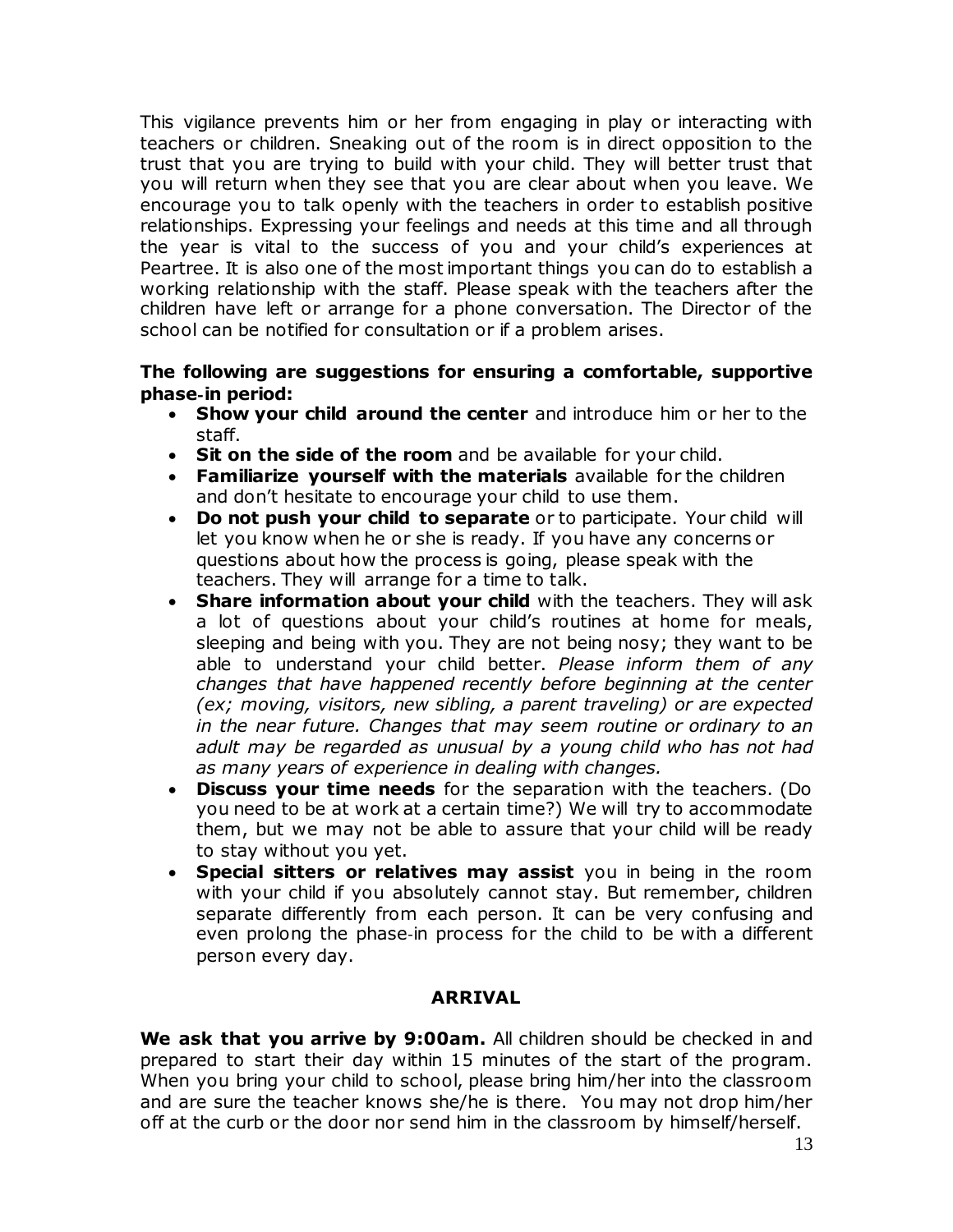It is extremely important that he/she come to school on time so that his/her day begins at the child's pace and she/he leaves you in a non-pressured and relaxed manner. It is difficult for a child to come into school during or after an activity he/she enjoys.

Your family's arrival and your leaving your child in the morning can be facilitated with the establishment of a regular routine for saying good‐bye that you will use every day. Planning to stay for a few minutes before you leave for work can make the leave-taking a little easier for some children. You can make reading a book to your child or helping him or her to get involved in an activity a part of the morning routine.

Then, when it's time for you to leave, you can have a usual good‐bye place (for example: by the door) and plan for a wave at the window afterwards. Some parents may go to the door with their child and teacher and sing a good‐bye song.

Your child may need help from a teacher; you may have to give your child to a teacher to hold as you depart. Your child may cry when you leave. If you are uncomfortable, you can call the room when you get to your office/lab to see how your child is faring. Usually children stop crying and get involved in an activity fairly soon after a parent leaves. Even children who are happy throughout the day may have a hard time saying good‐bye to a parent in the morning. It is normal for children to protest when a parent leaves, and some may protest for many, many mornings.

Many children, though they greatly enjoy their friends and the activities, would find it a perfect world if they had it all – you and Peartree! Your leaving may also be difficult on days when there have been changes at home: a parent traveling, discussion about the arrival of a new sibling, discussion about moving, actually moving, etc. Again, it's important that you keep the teachers aware of any changes at home that may affect your child's day with us.

#### **Late Arrivals and Doctor or Dentist Appointments**

We understand that there will be days when your child has a doctor or other appointment that means arriving late or leaving early from school. We strongly urge that you make your appointments for early or late in the day. When children arrive at transitions, lunch or nap time, or are taken out and returned in the middle of the day, it often negatively affects the rest of their day. Therefore, we require that children are dropped off by 10:30 am. Otherwise, we will not be able to accept the child.

Children are aware of what they have missed and have difficulty with the rest of their day. You can speak with your health care provider and request appointments at the end of the day to make your child's day easier. However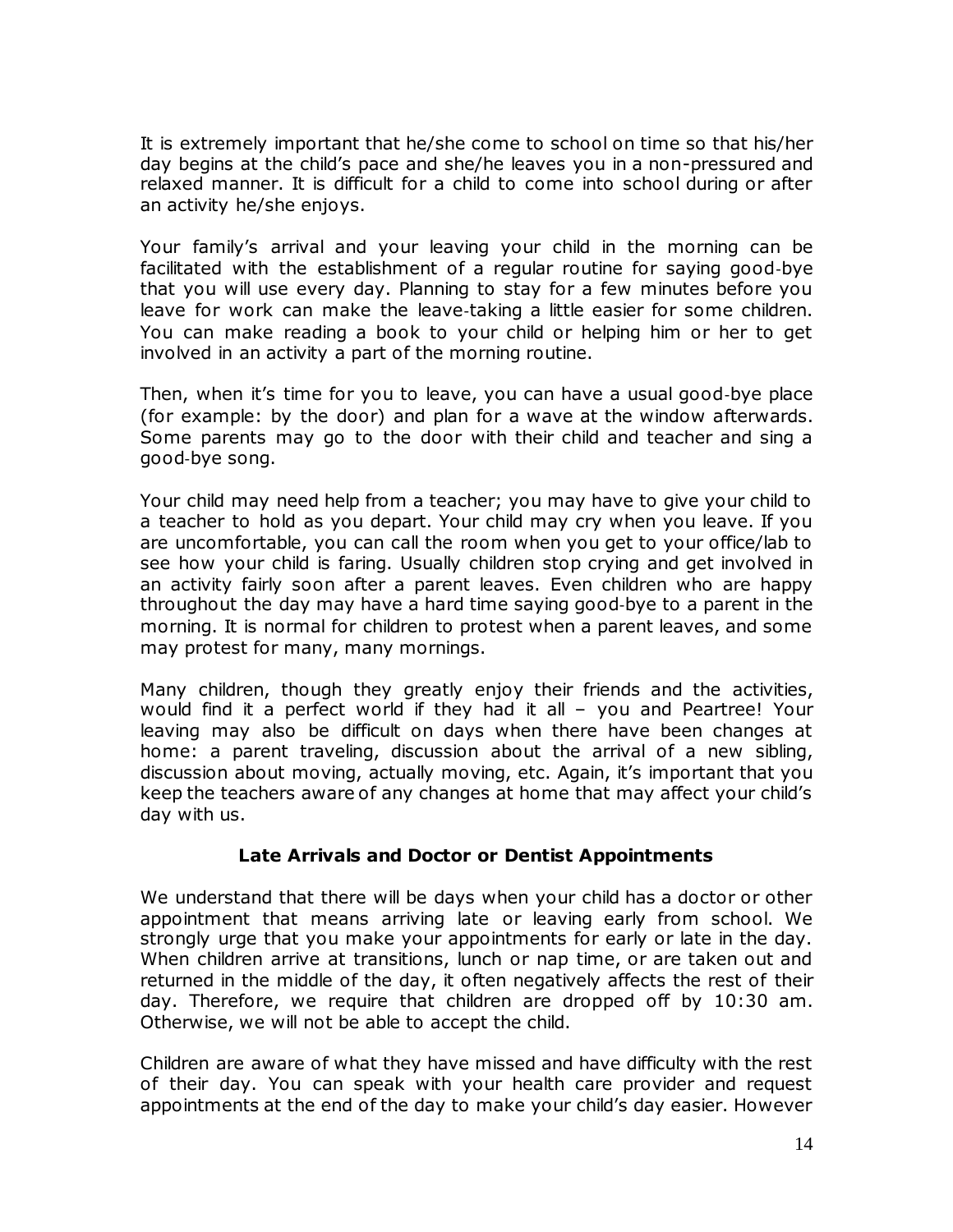you choose to make appointments, please inform your child's teacher the day before the appointment so that we can incorporate the information into our planning. Please be aware that children who are brought back in the middle of the day may have such a difficult time that you may be called to come get them. Children may not be brought back after 4:00pm.

### **PICK**‐**UP TIME**

Remember that Peartree closes promptly at 6:00pm. Please come into the classroom for your child and be sure the teacher knows he is leaving with you. We expect that all children and parents will leave Peartree by 6:00pm. There is an additional charge of \$50 per 15 minutes for late pick-up. Continuous late pick-up will result in termination of your child's contract.

A transition that frequently gets overlooked is pick‐up time. Children must now make the transition from Peartree back to Mom, Dad or other care. They often greet their parents with confused emotions: "I'm so happy to see you," is expressed along with "I'm angry that you left me," or "Why did you come so early?" These emotions can be manifested in tantrums, refusal to cooperate, indifference to parents, a sudden need to do all the puzzles again, etc.

Parents often feel confused and upset by their child's behavior, especially if they expected the child to race into their arms and tell them happily what fun they had and how much their child missed them. This can be a difficult part of the day and needs to be given thought and planning.

Teachers are more than willing to help you with this transition. Children do not have the same emotional agenda with the teachers as they do with their parents. They tend to make the biggest fuss (and reserve the most love) for their parents. Sometimes when emotions are high and everyone is tired at the end of the day, it is easier if the teachers help you get your child ready to leave. Please talk to the teachers if you need help or feel uncomfortable with what is happening at the end of the day.

#### **The following are some things to think about for enhancing a smooth departure**:

- **Since the Peartree closes promptly at 6:00pm, it is important that you arrive before 6:00pm in order to ensure ample time for a smooth transition home**. Please be on time! *Even a short delay can seem endless to a child who is waiting.*
- **The classrooms and the common rooms are not available for children to play in after 6:00pm.** The teachers have straightened up, cleaned and prepared the rooms for the next day. Please do not bring your child back to his/her room to play after you have picked up.
- **Come 5**‐**10 minutes early to sit down and spend time with your child and talk to the teachers before leaving.** If you arrive right at closing time, the teacher will not be able to discuss your child's day with you or help facilitate your child's transition home.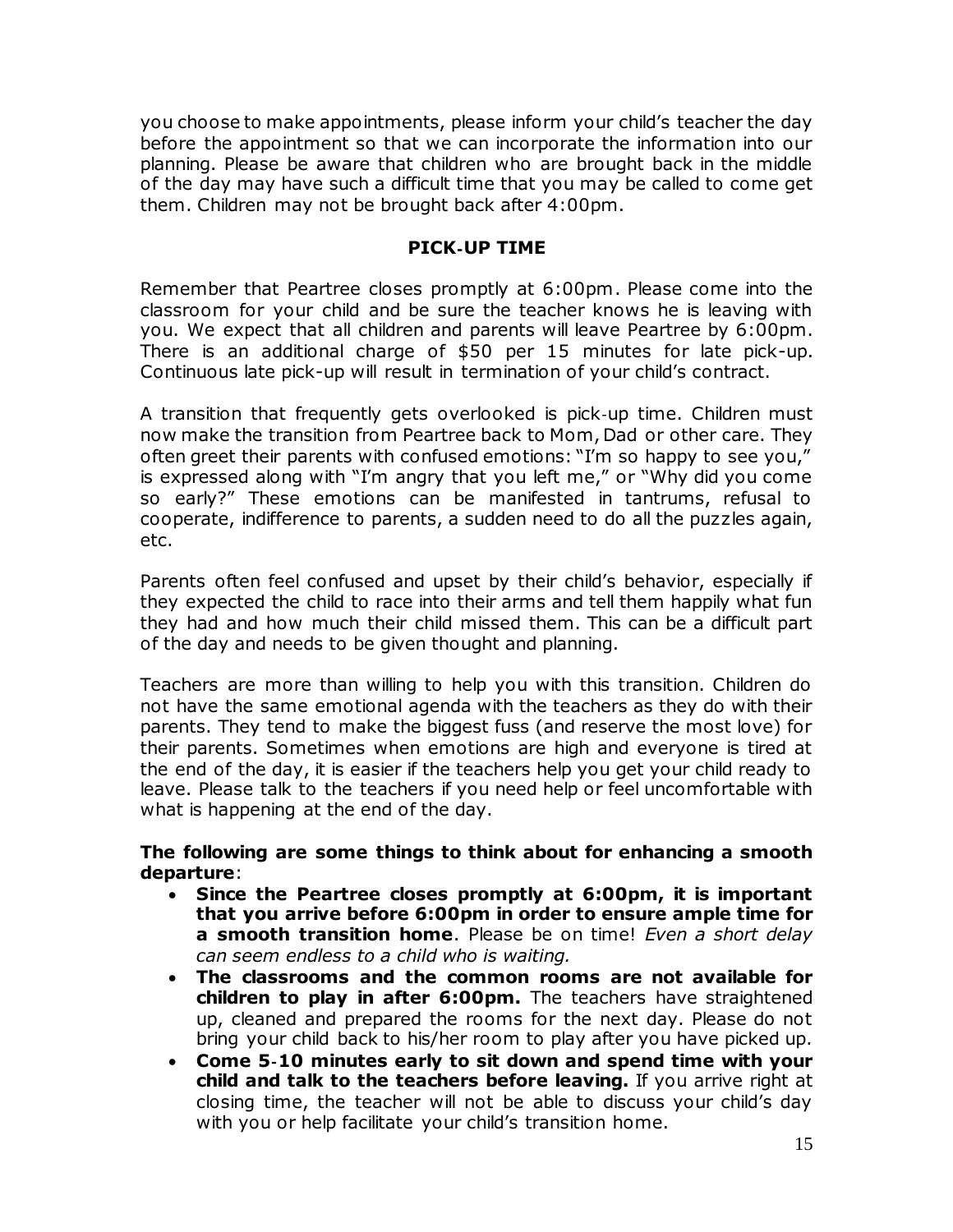- **Work with your child's teachers to develop a routine at pick up time that works for both you and your child**. The children don't have any choice or control over attending the center. Devising ways for them to have control over the departure often helps. For example, let them pick one activity to do with you before you leave. *Again, if you come right before 6:00pm, you will not be able to give your child choices, as we will need for you to leave quickly.*
- **Give your child some undivided attention before engaging in conversations with other adults in the room.** Parents often enjoy talking with each other at the end of the day. However, many children require a parent's full attention at departure and may act out or become upset if they don't have it.
- **Remember that you are responsible for your child at pick**‐**up time.** If your child leaves the room without you, please follow and bring him or her back.
- **If you are going to have someone else pick up your child, please let the teachers know in**‐**person or in writing.** We cannot send a child home with anyone we do not know. Please introduce us personally to any babysitters, friends or relatives who will be picking up your child. We will not allow children to leave with anyone who does not have clear permission to pick him/her up.

The teachers have commitments and responsibilities outside of Peartree just as you do. Please respect the pick‐up and drop‐off times. In the morning, the teachers arrive early to prepare and set up rooms and to gather their thoughts. For many of the teachers, this is an essential part of the day. If you arrive early, please wait with your child in the in the hallway, rather than coming into the room. The teachers need uninterrupted time to finish their preparations so that they are able to greet you properly and give you their full attention when the day begins

If someone else is picking up your child, the school must be informed in person (by mentioning it to the teacher) and in writing. All escorts must be 18 years or older. We cannot accept telephone authorization since we cannot identify the caller. We will not send a child home with anyone we do not know. Please introduce us personally to any babysitter or relatives who may be picking up your child, in the future, in addition to notifying the teacher on the day of the alternate arrangements.

Although the above procedure may, at times, seem like inconveniences, they are for your child's protection.

# **COMMUNICATION**

Continuity between home and Peartree is essential for providing a meaningful experience for your child. It is important that you tell us about any change or special activities in the home. The more familiar we are with your family, the more understanding, supportive and helpful we can be. It is of utmost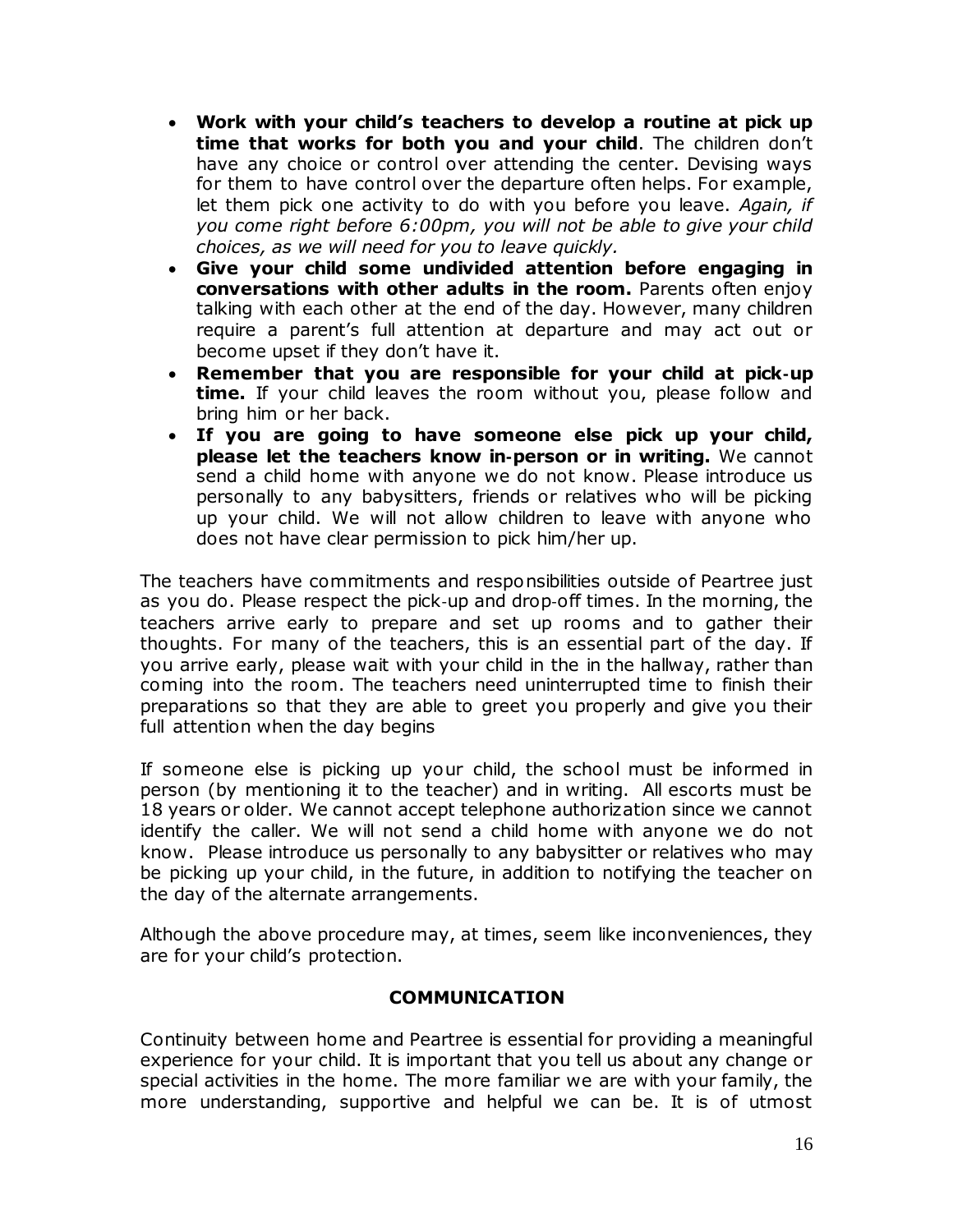importance that you notify the office staff of any changes of address, phone numbers (at home and at work), caregivers, and emergency phone numbers.

Likewise, teachers need to have up‐to‐date information relating to your child's health. Sharing information about allergies, illness, asthma‐like conditions, and medications (both prescription and over the counter) will allow us to provide optimal care for your child. Examples of such medications/treatments include: nebulizers, inhalers, antibiotics, Tylenol, Benedryl and Pedialite.

## **PARENTS ARE WELCOME TO VISIT**

Parents are welcome to visit their child's room at any time once the phase‐in period is completed. We encourage parents to spend time at Peartree. By spending time here, you communicate to your child that it is a place for your whole family and not just for your child. As parents build relationships with each other, the staff, and other children, we become a kind of extended family for each other. This is one of the benefits of on‐site child care, so please feel free to join us for lunch or just come for a visit.

For some children, it can be confusing to see a parent unexpectedly. For this reason, we ask that you let the teachers know in advance when you are planning to stop by. There also may be some children who cannot tolerate a parent visit at certain times of the day. If this is the case, your child's caregivers will speak to you about other times of the day that will work better for you and your child.

We encourage parents to observe and participate in activities with their children. We especially enjoy parents sharing a talent, occupation, or hobby with the group. **If you need to bring siblings to preschool, please ask the teacher first.** Our environment and activities are specifically designed for the age and number of children enrolled in our program and may be inappropriate or even unsafe for younger or older children. Likewise, if you are asked to accompany us on a trip, please do not bring siblings. We are counting on your complete attention to care for the class and besides it is a treat for your child.

# **General Safety Information**

Peartree expects that when a parent is in a room that they are in charge of their child. Parents are not responsible for other children in the room, except when they have agreed to help after being explicitly asked. *In general, the teacher assumes you will care for your own child while in the room, but if for some reason you wish the teacher to do so, please make sure this is clearly communicated.*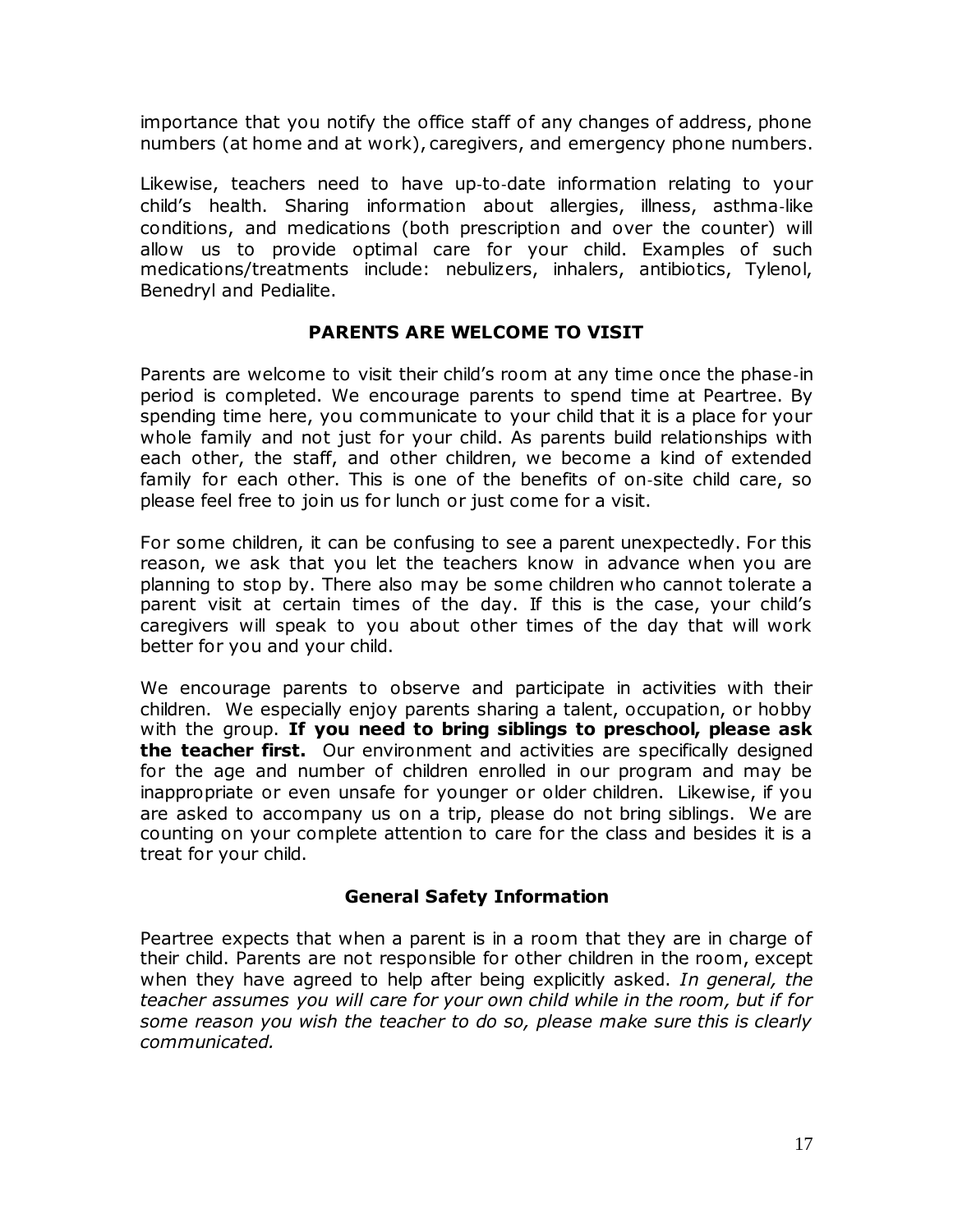#### **HOME TO SCHOOL COMMUNICATION**

The family is the most important factor in young children's lives. Building a strong bond between home and school allows children to feel confident as their world expands. Parents and families are an important part of our program. We will do our best to keep parents informed of a child's growth and development as well as their activities at preschool.

It is important all through the year that you inform the teachers of any changes, (ex. One parent has to take a trip, illness in the family, moving, even a short distance, parents changing jobs, et cetera) *before* they happen. Changes that may seem routine or ordinary to an adult are regarded as unusual by a young child who has not had as many years of experience in dealing with changes. These changes and others often lead to different behavior in the room. We can teach and work better with your child if we are aware of the changes at home.

On the Emergency Card parents are given the opportunity to indicate if they do not want their child to participate in a certain activity. An alternate activity will be provided.

On occasion we may ask parents to provide some necessary materials for our preschool. Notices will be sent home indicating what snack food or general supplies we would like you to contribute. Parents should let us know if unable to provide a requested item.

#### **PEARENT/STAFF CONFERENCES**

Parent‐Teacher Conferences are held twice per year. We strongly recommend that all parents attend. This is a time to exchange information, touch base and set goals as well as report on the child's activities in the room. Please feel free to arrange additional meetings with your child's teacher as needed.

#### **INFORMAL COMMUNICATION**

Arrival and departure times are great opportunities to exchange quick information between parents and preschool teacher however it is not a good time for lengthy conversations, since the Teacher's first priority is the supervision of the children.

Teachers will be happy to talk with you on the phone at a time when they can be away from the children. If you wish to speak with the teachers about your own child, please do so out of earshot of your child and the other children. Often, it is best to schedule a time to meet with the teacher out of the classroom or to talk on the phone. Notes, occasional phone calls, emails are also an easy way for parents and staff to communicate.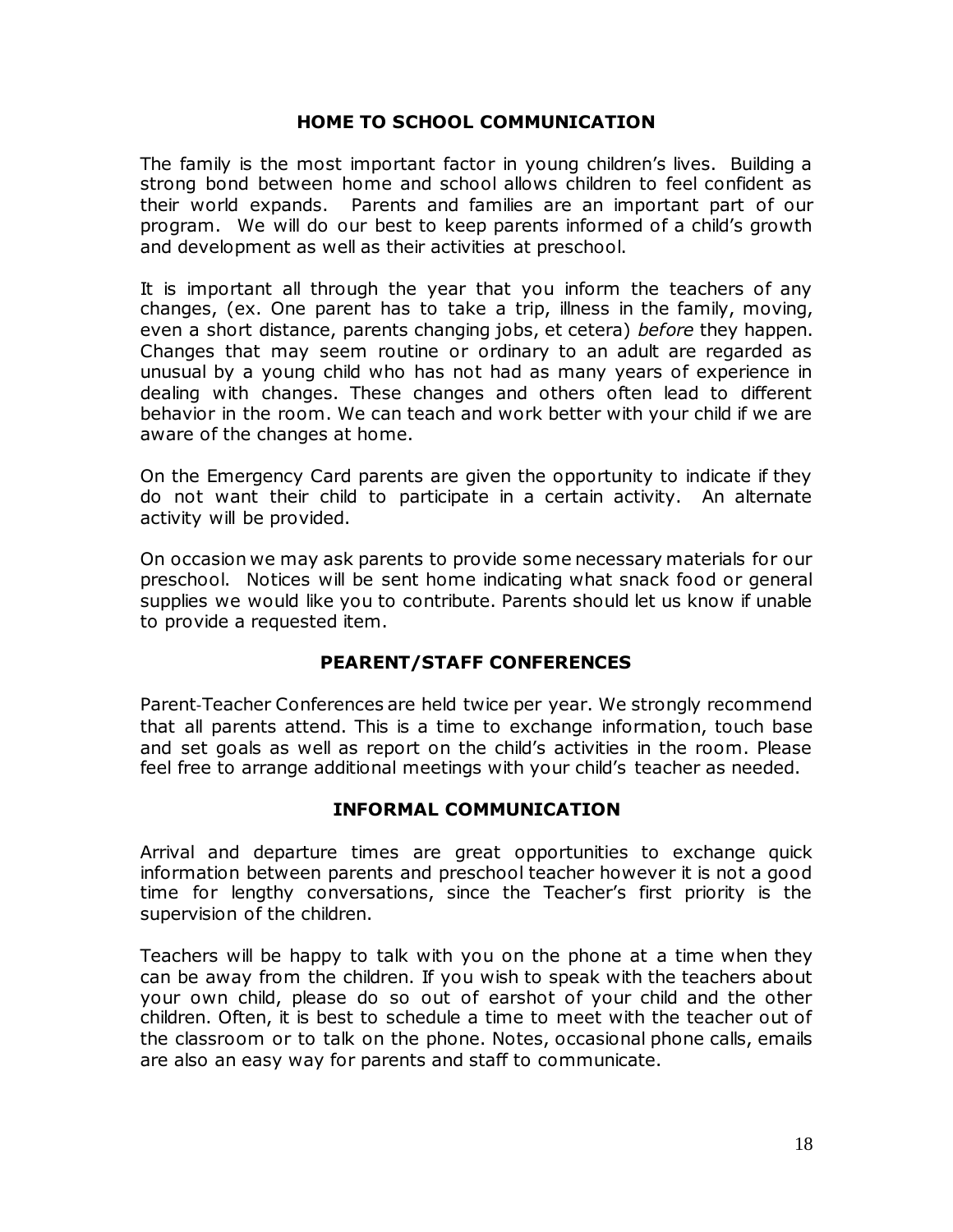#### **PEARENT NEWSLETTER**

The monthly newsletter is another source of communication between the school and families. A parent newsletter will be emailed home each month. We tell you about upcoming school-related events as well as interesting community events for children and families. Included on Peartree's website is a calendar for the year. *Please note on your personal calendar any holidays or early school closings or special school events.* School closings and events will also be noted in the school newsletter.

We encourage all parents and/or caregivers to read the newsletter and discuss it with your child. Children may have difficulty answering general questions such as "How was preschool today?" By asking about a specific activity listed on the schedule, you are more likely to get a more in-depth response.

#### **CUBBY MAIL POLICY**

We use children's cubbies to communicate with parents. You may find notes from the teacher to parents, children to parents, or children to children in the child's cubby. In addition, you may find an occasional article, information about community events, or book order forms.

If you wish to distribute materials in cubbies, please get teachers permission. To avoid hurt feelings, party invitations will only be permitted if they include every child in the class. We need to have each child clear his or her cubby every day since there are other classes using these cubbies. Please remember to check your child's cubby every day. **You never know what exciting information is awaiting you!**

#### **RESPECTING CHILDREN**

We offer children the same courtesies and respect we offer adults. Children are very alert to what is being said even if it appears they are not listening. Comments adults make about a child's character or behavior tells that child what we think of him or her, helping shape their self-image. Teachers and parents should carefully consider any statements they make in front of the children.

We want to talk to parents about your child. If present, we will include your child in the conservation and make every effort to respect his or her feelings. For some questions, concerns, and/or comments, you may want to talk to the teacher when your child is not present. We will arrange such a discussion whenever needed.

#### **GUIDANCE AND DISCIPLINE**

Young children have powerful feelings and need our help in learning to express them appropriately. We see problems and conflict as learning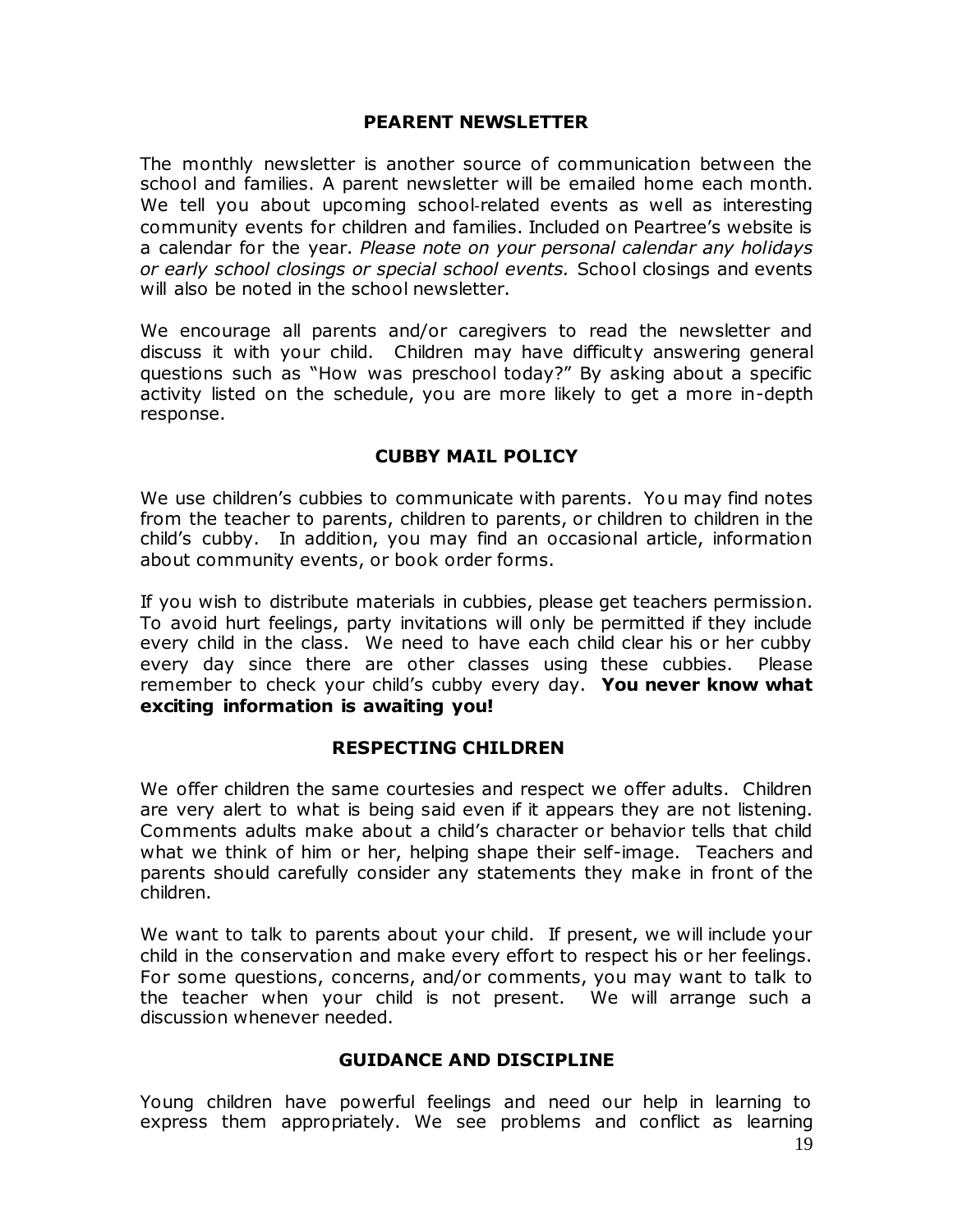opportunities and view discipline as a way to guide children to respect themselves and others. Here at Peartree we partner with families to explore how to best help children manage their behaviors and feelings and become a friend to others.

Our goal in providing guidance and discipline is to encourage the development of children's self-control and executive function. We help children negotiate conflicts through the use of words and problem-solving strategies. We use constructive language by phrasing guidelines for behavior positively: "walk in this room", instead of "Don't' run". We especially encourage children to verbalize their feelings.

## **Our discipline goals include:**

- Helping children establish internal controls. The ultimate goal is self‐discipline.
- Helping children recognize, name and verbalize their feelings and needs rather than withdrawing or acting them out physically
- Helping to foster a comfortable and safe environment

A helpful guide for parents is Love and Learn, Discipline for Young Children, by Alice S. Honig. You can pick up a copy from the pamphlet packets in the hall.

## **Some positive discipline strategies:**

- Setting clear, consistent rules helps children learn what is expected of them (i.e. "Blocks are for building, balls are for throwing").
- Using short, simple phrases helps children to focus on what is important (i.e. "indoor voices," "Chairs are for sitting").
- Establishing reasonable, predictable routines helps children to feel secure and to begin to manage their own behavior (i.e. "First we clean up the blocks and then we can read a story").
- Giving limited choices supports children's independence and can reduce power struggles (i.e. "Do you want to put your coat on by yourself, or do you want me to help you?"). Too many choices can be overwhelming and actually increase frustration for young children.
- Using natural consequences helps children better understand cause and effect relationships (i.e. "If you throw sand again, you will need to leave the sandbox"). Arbitrary consequences can lead to resentment rather than learning.
- Teaching children problem-solving skills supports their creativity and independence (i.e. "I see two children who both want the same stroller. What can we do? Hmm, maybe we can find another stroller!"). When adults model these skills by thinking aloud, older toddlers can be encouraged to make suggestions and to thus begin to learn how to solve problems by using their words.
- Acknowledging children's feelings can help to defuse conflicts and develop empathy (i.e. "Hitting hurts. I can see that you want the truck, but I can't let you hurt Tania."). A good rule of thumb is to limit behaviors not feelings.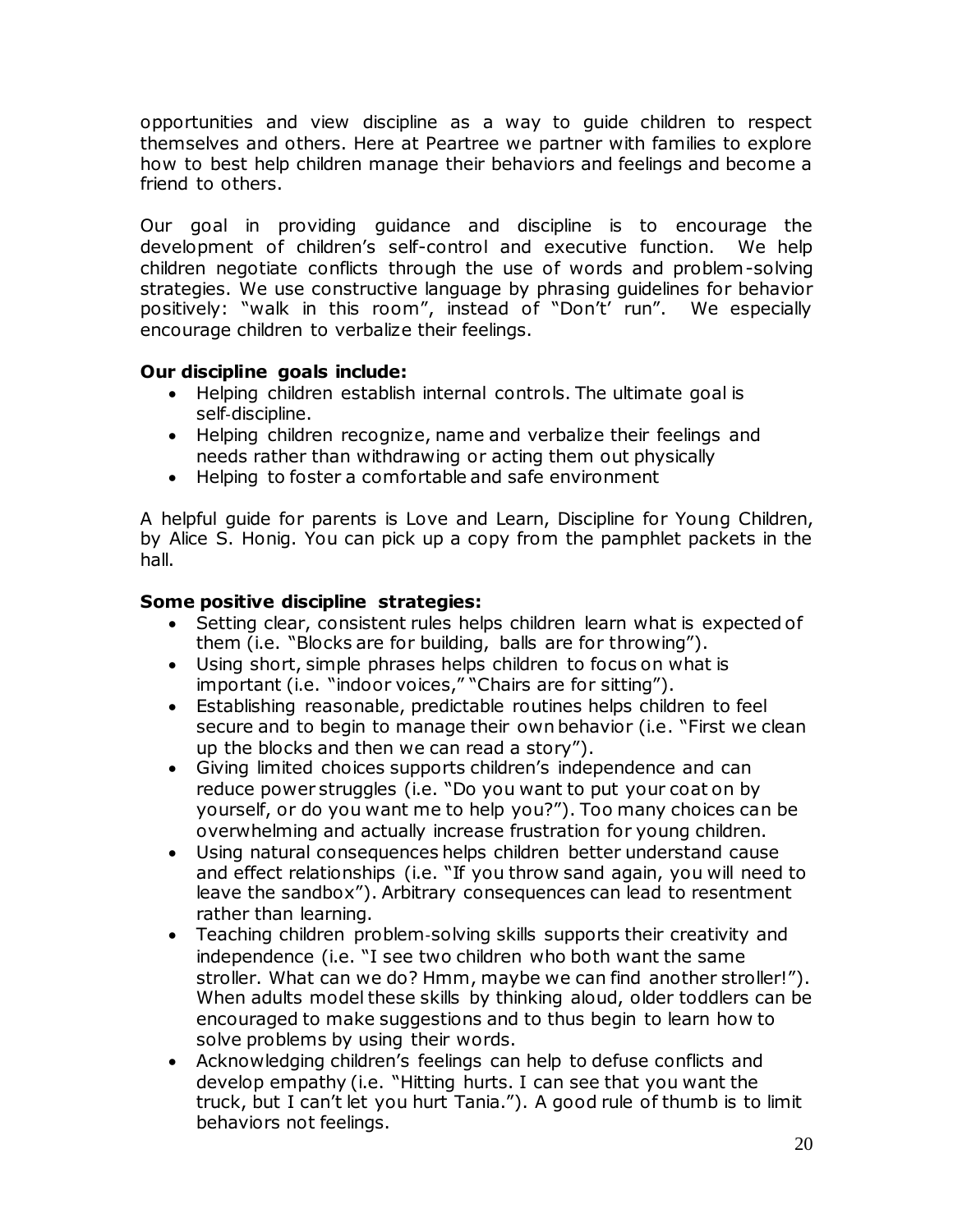- Addressing the behavior, not the child, helps children learn what is and is not acceptable without damaging their self‐esteem (i.e. children are never "bad" even when a particular action might not be appropriate).
- Praising desired behaviors motivates children to keep on trying since they know that we are paying attention to their efforts (i.e. "You really used your words to ask for a turn with the bike!").
- Gentle redirection keeps the focus on the positive and reduces the risk of a power struggle.

## **Some useful techniques include:**

- Distraction: "Let's go look at the fish."
- Humor: Appealing to children's sense of humor can quickly reduce tensions and help lay the foundation for creative problem‐solving.
- Motivation: "Where does your coat go?" rather than "Hang up your coat." Pretending you forgot where the coat goes often thrills young children.
- Novelty: Singing, whispering or using a silly voice to get children's attention can work wonders.
- Ignoring temper tantrums and waiting until the child is calm enough to talk will help both adult and child find a more effective way to address the problem. When children are completely upset, they will not understand rational arguments or consequences. By modeling self-control, adults help children learn to better regulate their own emotions.
- Anticipating problems is often the best way to avoid potentially difficult situations. Noticing patterns of behavior and examining potential triggers can help parents and teachers develop an effective intervention. Regular, on‐going communication between the parents and the teaching team makes it possible to address concerns as soon as they arise.

#### **We never:**

- Use threats or bribery
- Use physical punishment
- Belittle children, use sarcasm or otherwise attack a child's self-esteem
- Isolate children or make them feel unsafe
- Associate discipline with eating, diapering/toileting, or sleeping. No child is ever confined in any way.

Discipline is deciding which things you are going to insist on. Discipline helps children to cope with the challenges of daily living, to interpret their world and learn social skills. Discipline is also intricately tied to a child's development and temperament. Learning how to self‐regulate takes time and practice. By focusing on the process, rather than perfection, we help children develop the skills to become capable, caring friends. Your child's teachers are excellent resources for you to help figure out what expectations are appropriate for your child at any given point in their development.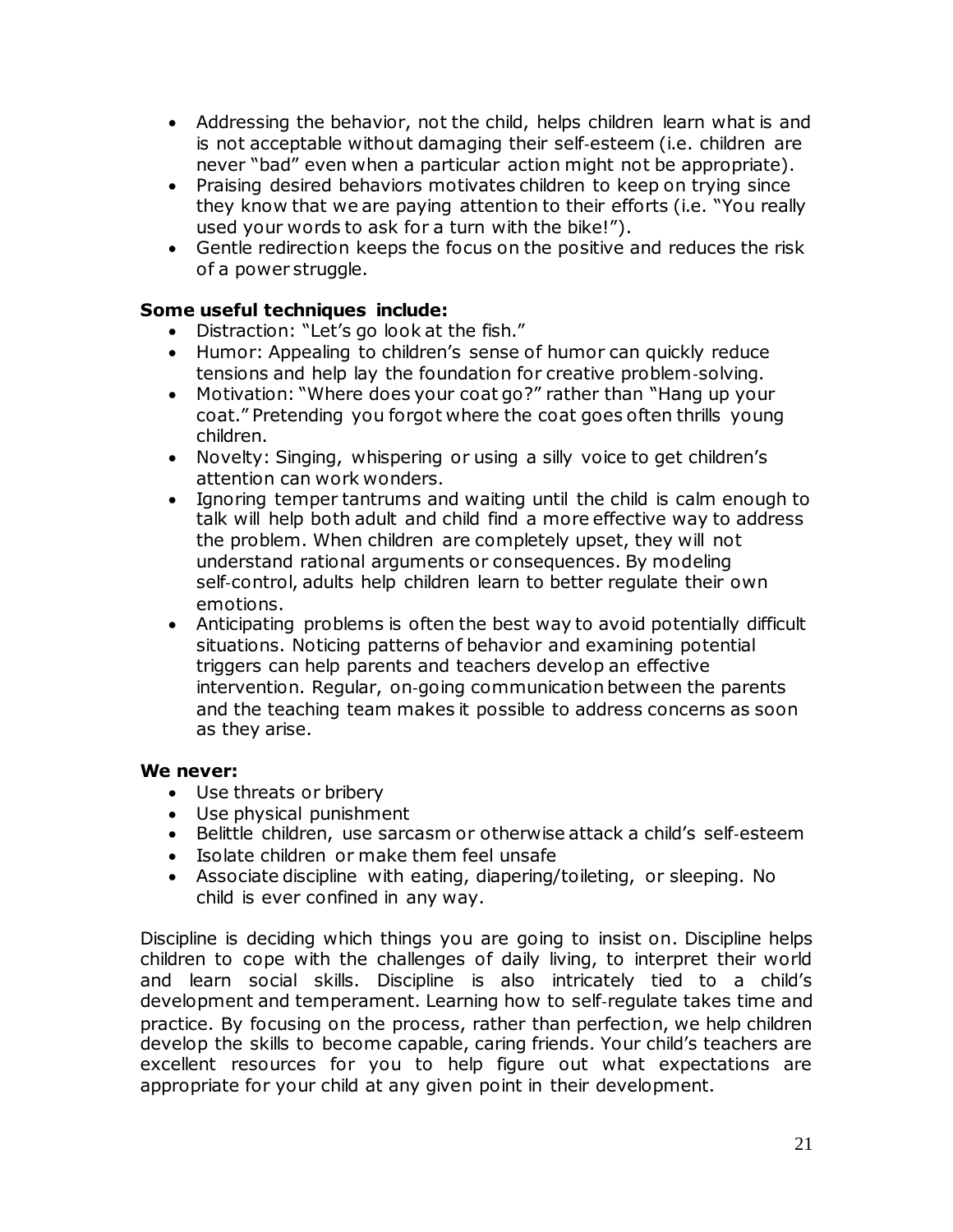Children, who are motivated and engaged in activities throughout the day, rarely pose major discipline problems, but minor conflicts do arise periodically. We encourage children to handle these on their own whenever possible or practical. If a child is behaving in a way which is potentially harmful to self, others, or property, adults will intervene. Although each problem that arises calls for a unique solution, we use these guidelines to provide clear boundaries and guidance for children.

- o *Step One:* Know the child. Is this behavior unusual for this child?
- o *Step Two:* Stop the behavior. Use a gentle look, shake of the head, or words to indicate the behavior is inappropriate.
- o *Step Three:* Describe appropriate behavior, give rationale, and remind the child of the consequences. For example, "Move the sand carefully. If you throw sand it might get in someone's eyes. You will have to leave the sand area if you throw sand."
- o *Step Four:* Warn only once. If the inappropriate behavior continues, remove the child from the situation. Help the child describe his or her feelings and realize the feelings of others. Restate the appropriate behavior and discuss strategies the child can use successfully in that situation.
- o *Step Five:* The child stays with the teacher or staff member until he or she feels ready to return to the activity. The responsibility for behaving appropriately is placed on the child.
- o *Step Six:* Help the child return to the activity successfully. Offer support and acknowledgment of the appropriate behavior.
- o *Step Seven:* If inappropriate behavior continues, the child loses the privilege of working in that area. Repeat steps four through six, having the child choose a different activity. If behavior problems persist, the teacher will discuss them with the child's parents. Together they will come up with strategies to help the child overcome his or her difficulties. In the interest of providing an environment that is conducive to learning, we reserve the right to dismiss a child from preschool if repeated behavior continues to be a threat to the safety of the other children.

# **ASSESSMENT**

Assessment is an ongoing, everyday process. Teachers are committed to observing, documenting and charting a child's development and growthcognitively, socially, physically, and emotionally. When an issue arises regarding a child's progress and the staff feels he or she needs additional assistance, the school has a list of agencies that might be better able to address the child's practical needs. If parents are interested, referrals can be made for evaluation and therapy.

# **HEALTH MATTERS**

The Department of Health's Bureau of Childcare which is our licensing agency, requires that every child in the center has a physical examination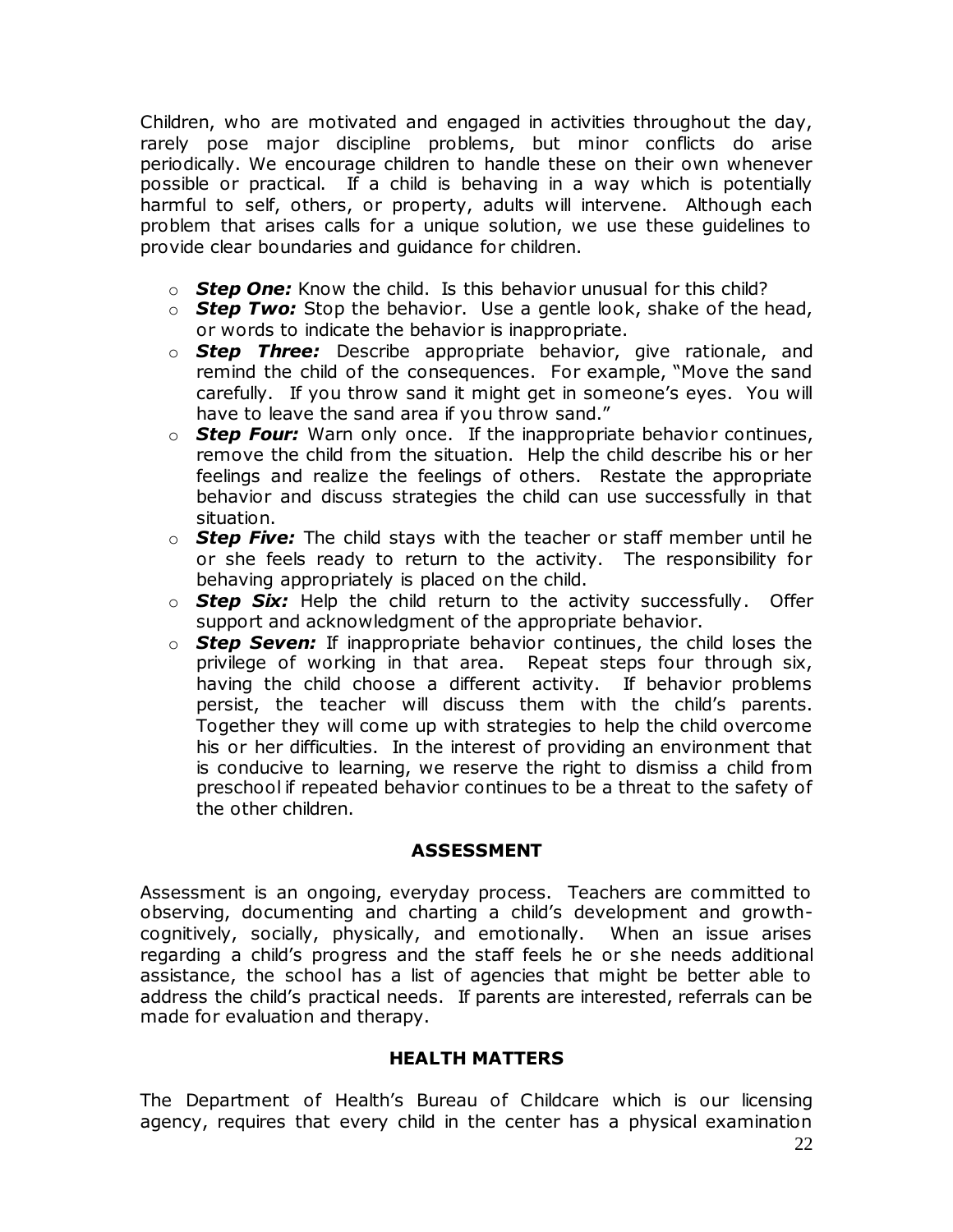prior to entering the Peartree and at regular intervals thereafter. The completed health form must be in our files by the first day of the year. No child will be admitted until this form is received with complete immunization information.

Parents are also required to submit medical forms to Peartree after every "well visit" for your child and each time your child is immunized throughout the year. Children are not allowed to attend Peartree until their records are up to date. If your child is under a physician's care for any special health problem, is taking medication, or has any allergies, be sure that these items are noted.

# **CONTROL OF COMMUNICABLE ILLNESS**

Hand washing is the most effective way of cutting down on the spreading of germs in the center. The teachers wash their hands often, especially before preparing and serving food. Preschoolers are encouraged to wash their hands upon arrival at Peartree in the morning, after toileting and before meals.

When a parent notifies the preschool program that their child has been diagnosed with a communicable illness the teacher must notify the Educational Director. The Educational Director will notify the local Health Department, staff members, and all parents of preschool participants. The child's confidentiality will be maintained at all costs.

# **When is a child too sick to be brought to Peartree?**

- **The illness, or child's reaction to it, requires more care than staff can provide or compromises the health and safety of other children.**
- Signs and symptoms of possible illness such as: low grade fever (99‐100), unusual lethargy or irritability, unusual clinginess, persistent crying, constant runny nose, uncontrolled coughing or wheezing, persistent abdominal pain, lack of appetite or other signs of illness which require a higher level of care than staff can provide in a group setting and/or which compromise the health and safety of staff and other children.
- Child has persistent diarrhea (3 or more in last 24 hrs or if uncontained in diaper or underpants.
- Children should be excluded and referred to the child's pediatrician whenever a child has a significant fever. A significant fever is:
	- o Oral temperature of 101 degrees Fahrenheit or above;
	- o Rectal temperature of 102 degrees Fahrenheit or above; or
	- o Axillary (armpit) temperature of 100 degrees Fahrenheit or above
- Child has a new‐onset, undiagnosed rash with fever and/or behavioral change.
- Conjunctivitis (pink eye) until symptoms have resolved, or until 24 hours after medications have been administered, and approved for inclusion by your child's pediatrician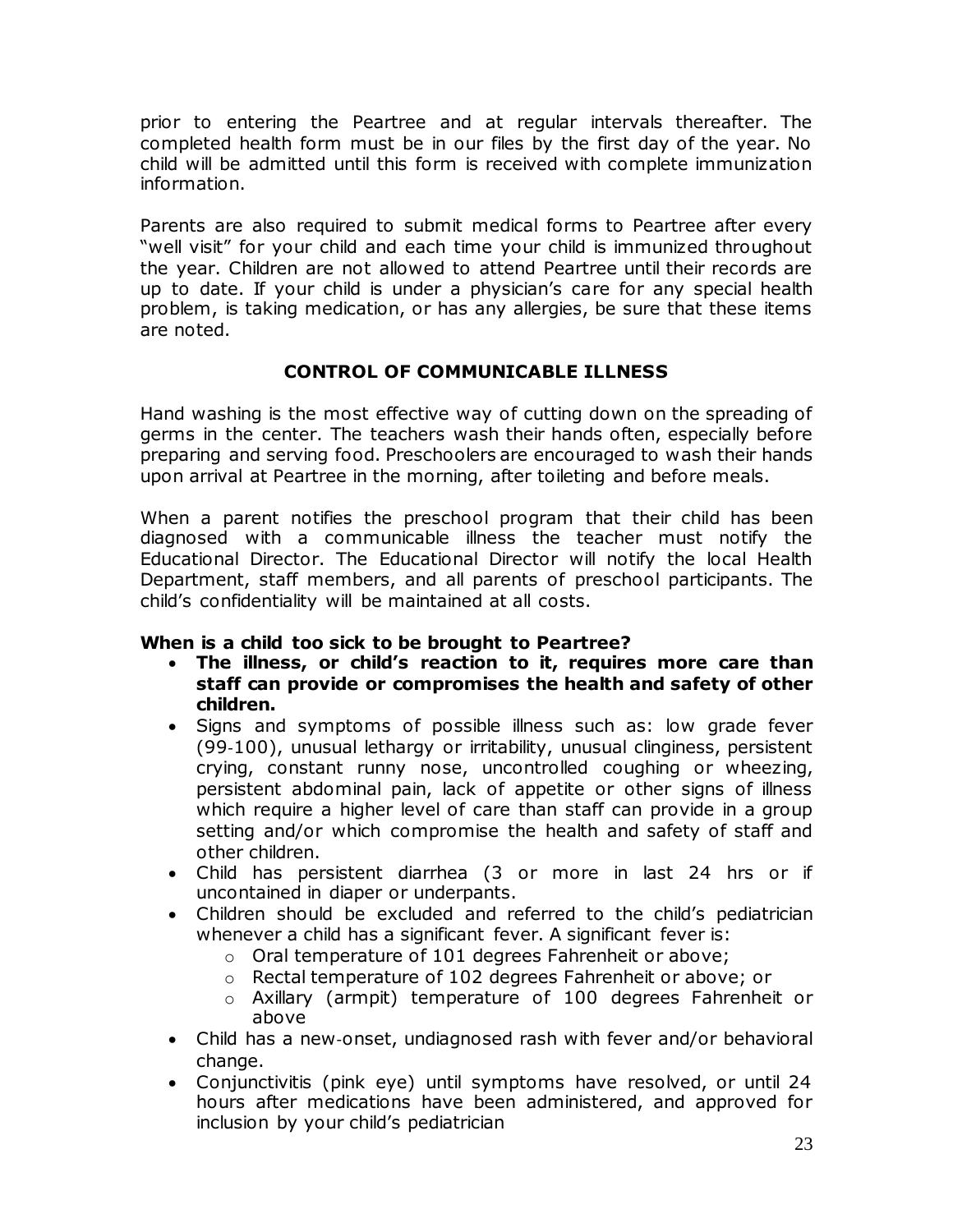- Untreated infestations, such as scabies or lice; child must be free of nits before returning to Peartree
- Vomiting two or more times in a previous 24‐hour period, or any vomiting accompanied by symptoms of dehydration or other signs of illness
- Contagious stages of chicken pox, until six days after the onset of rash or until all sores have dried and crusted, unless children are grouped in a room only with other children with chicken pox
- Any of the following illnesses until approved for inclusion by your child's pediatrician:
	- $\circ$  Mouth sores with drooling, or Herpetic gingivostomatitis, an infection caused by the Herpes simplex virus
	- o Diarrhea due to Shigella, Salmonella, Campylobactor, Giardia, E.coli type 0157:H7, Versinia, Cryptosporidium, until there is one negative stool test obtained at least 48 hours after treatment (if prescribed) is completed; or unless a plan for grouping children has been approved by the local or State Health Department
	- $\circ$  Active tuberculosis, until treatment has been initiated and readmission has been approved by the local health unit
	- o Impetigo, until 24 hours after medical treatment has been initiated unless there is only a small patch of impetigo that can be cleaned and covered so no other children can come into contact with the sore
	- $\circ$  Strep throat, or other streptococcal infections elsewhere in the body until 24 hours after the initial antibiotic treatment
	- o Mumps, until nine days after onset of gland swelling
	- o Rubella (German measles) and measles, until five days after onset of the rash
	- o Hepatitis A viral infection (infectious hepatitis), until one week after onset of illness, and until immunoglobulin has been administered to appropriate children and staff, or as directed by the local health unit
	- o Shingles, if sores cannot be covered by clothing or a dressing or until sores become crusted
	- o Pertussis (whooping cough), until five days of a total course of 14 days of antibiotic treatment has been completed
	- $\circ$  Diphtheria, until readmission has been approved by the local health unit
	- $\circ$  Hepatitis B, until readmission has been approved by the local health unit
	- $\circ$  Meningitis or meningococcal disease, until readmission has been approved by the local health unit
	- o Other illness or symptoms of illness as determined by the program

If your doctor places your child on an antibiotic, for an ear or throat infection for example, the child should not be brought to the center until he/she has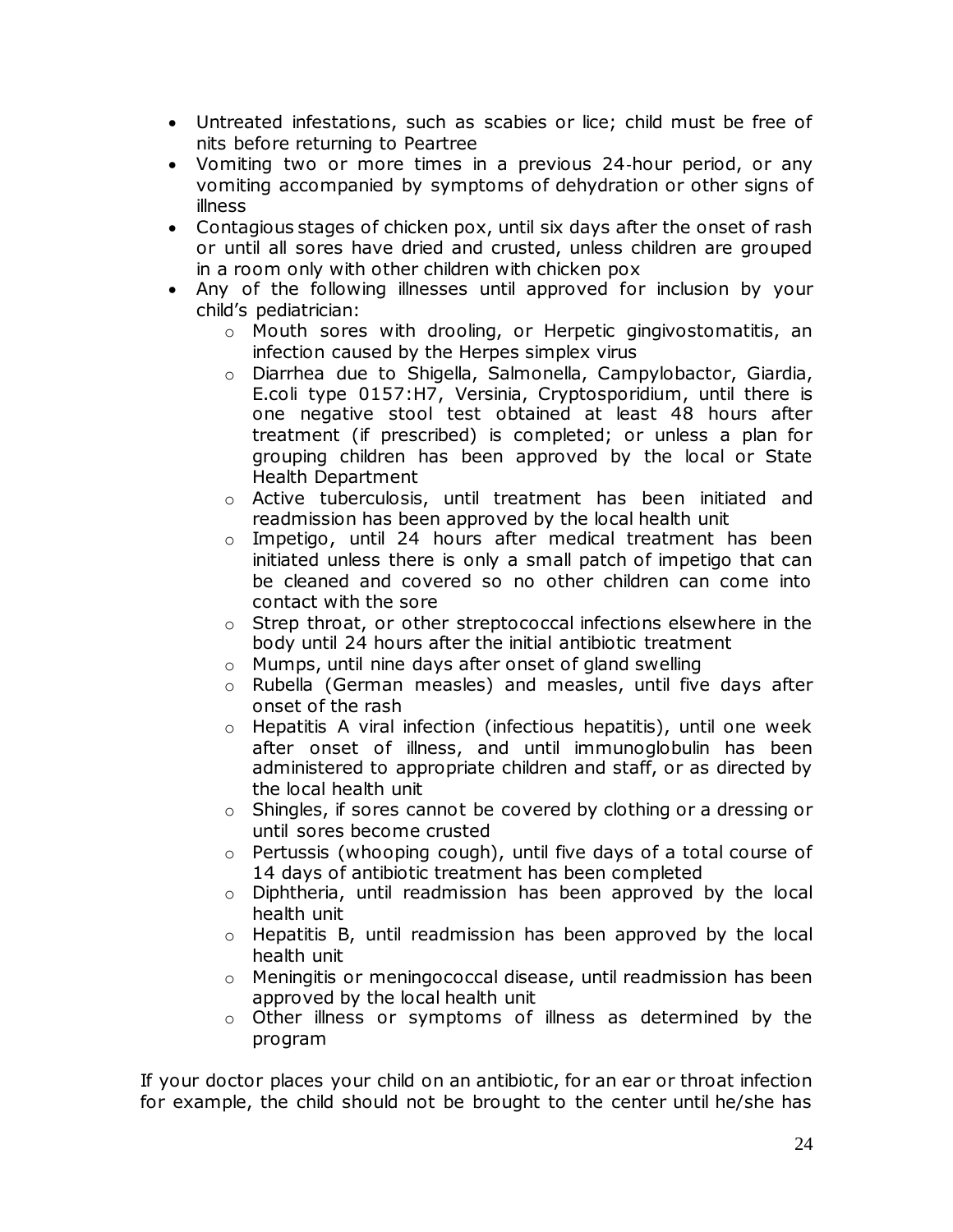been on the medication for at least 24 hours and is fever‐free without over‐the‐counter medication.

**Since we do not have the facilities to care for sick children at Peartree, you will be called to come and take your child home immediately if he/she becomes sick during the day.** If you cannot be reached, we will call the emergency numbers that you have provided. Please be sure to give us several alternatives.

**If your child is sent home sick, he/she will not be admitted the following day unless the child's pediatrician approves the child's return**. Because many highly contagious childhood illnesses are often preceded by fevers, all children must maintain a temperature under 101 degrees and have no other symptoms, *without medication,* before returning to Peartree.

**If your child is too ill to play outdoors, then he/she is too ill to be here**. Exceptions for certain medical conditions will be made.

If your child is ill and will not be attending Peartree, please call your child's room by 10:00 a.m. Children and teachers are concerned when a child is absent. We also notify other parents if the group has been exposed to a contagious disease. The Department of Health monitors the existence of contagious diseases in the city and asks us to report any instance of them. If you take your child to the pediatrician ask when he/she can return to group care and request a written note for Peartree.

With most childhood diseases, children who have been exposed but are not symptomatic are not excluded from the center, but everyone is alerted to watch for signs and symptoms. When children are in the center, they must be able to participate in all activities, including water and outdoor play. In the long run, less time is missed if early signs of a cold are heeded and the child remains at home to rest.

#### **MEDICATION**

**IMPORTANT: Presently, Peartree is not certified to administer medication to children. Only parents are allowed to administer medications. If your child requires medication during the school day, then you must come to the center to administer it.**

**We ARE able to administer emergency medications such as an epi**‐**pen, an asthma inhaler or a nebulizer as long as we have the proper paperwork filled out by the child's pediatrician and by you and we have been trained in how to properly administer the emergency medication. The forms are on Peartree's website.**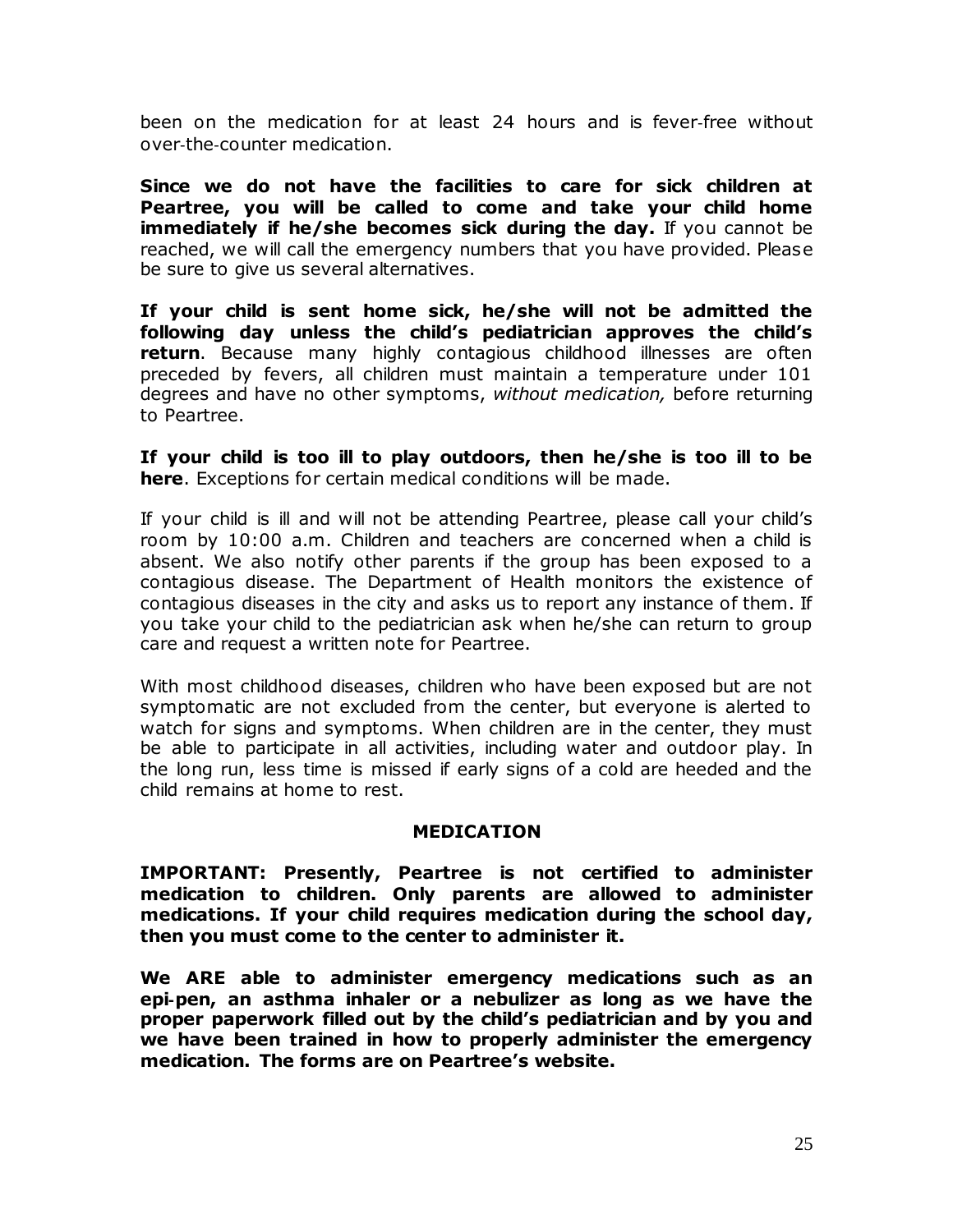We can apply topical, over-the-counter medication such as diaper cream or sunblock on your child as long as you have signed a permission form. These permission forms have to be renewed every time you change medication and every six months.

#### **We will inform you when the Peartree is certified to administer medication. At that time the following policy will once again be in effect:**

Prescription medication may be administered by teachers after parents have filled out a medication permission form. Teachers keep track of medications administered in a medication log.

If the medication needs to be refrigerated it should be placed in the small refrigerator in the Director's.

We can apply topical, over-the-counter medication such as diaper cream or sunblock on your child as long as you have signed a permission form. These permission forms have to be renewed every time you change medication and every six months.

All other medication, including over‐the‐counter oral medication such as Tylenol, can only be given to a child by us with written permission from a parent and written permission from your child's pediatrician. There is a specific form that must be filled out; a prescription alone is not adequate. We will keep extra copies of the forms in the classroom for you to take to your child's pediatrician should you need it, as well as place the form on the website for you to print yourself if that is easier.

When you have the pediatrician fill out the form, they need to be very specific about which medication is permitted and the exact symptoms or circumstances under which we would give the medication. If the medication is given to your child on an as‐needed basis (such as an epi‐pen for allergies), you and your child's pediatrician need to fill out a new form every six months.

**It is imperative to notify your child's teacher of all medications your child is taking. We rely on your cooperation and full disclosure about medications that your child is taking so that we can respond appropriately and safely to your child's needs and can determine whether or not your child is healthy enough to be at the center and not contagious to the other children or teachers.**

Also, not knowing if a child is on a medication results in the teacher's inability to provide correct information to emergency responders when needed, causing possible serious reaction to the medication administered by the emergency responders to the child.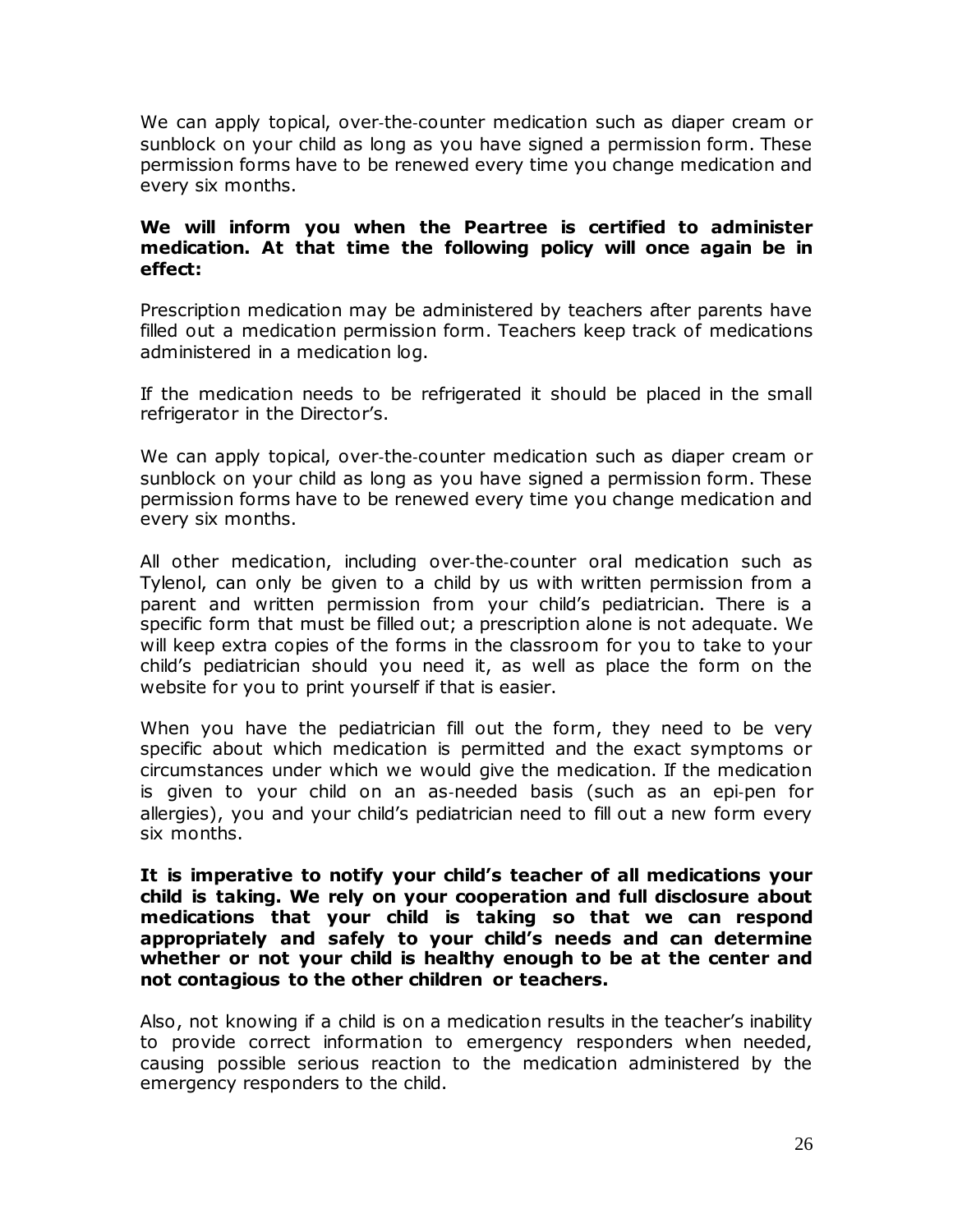#### **IMMUNIZATION**

All children in our program must be immunized against diphtheria, tetanus, pertussis, poliomyelitis, measles, mumps, rubella, and Haemophilus influenza (HIB) at appropriate ages. This information must be turned in to staff prior to any preschool attendance. We follow the State of New York Regulations. We do not grant exemptions.

#### **FOOD POLICY**

Good nutrition is essential to a child's cognitive and physical development. Although families are free to prepare their own meals, our school partners with My Red Rabbit, a NYC-based healthy school meal provider, to provide lunch to our students. We are pleased to partner with Red Rabbit to provide our children with locally-sourced fruits, vegetables, and dairy products prepared daily from scratch. If you are interested in this option, please contact us for more information.

Preschoolers can also bring their own lunches and a simple snacks. This ensures that your child is being served foods that she or he prefers. Please print your child's name clearly on his/her lunch containers, and include protein/calcium (meats, cheese, yogurt, eggs, etc.), carbohydrates (bread, pasta, rice, quinoa, etc.) and fresh vegetables and fruits.

Because of allergies, **nut products are strictly forbidden** in the children's or adults' food at all times. Chocolate is not allowed in the center, even for birthdays.

**Please send healthy food only, no "junk food". We define junk food as any food that is high in fat, sugar and/or salt and low in nutritional value including highly processed foods or prepackaged meals. Some examples include candy, chips, cookies, cake, doughnuts, McDonald's, Lunchables or deep fried foods such as French fries.** 

**Check labels on foods such as yogurt and granola bars and which can be high in sugar and fillers.** Children under four should not be given hotdogs (sliced into rounds), whole grapes, hard candy, nuts, seeds, raw peas, dried fruit, pretzels, chips, peanuts, popcorn, marshmallows, spoonfuls of nut butter or chunks of meat larger than can be swallowed whole – they are a choking hazard.

We expect the children to feed themselves. Parents provide lunches that are prepared in the way that is easiest for their child to handle independently. Please offer foods for your child in small, manageable portions. Offering variety will often encourage eating. All foods should be prepared so that they are ready to eat (i.e., cut into small pieces, peeled, etc.). Some children prefer only a few foods. Send food that they have eaten at home and indicated that they enjoy.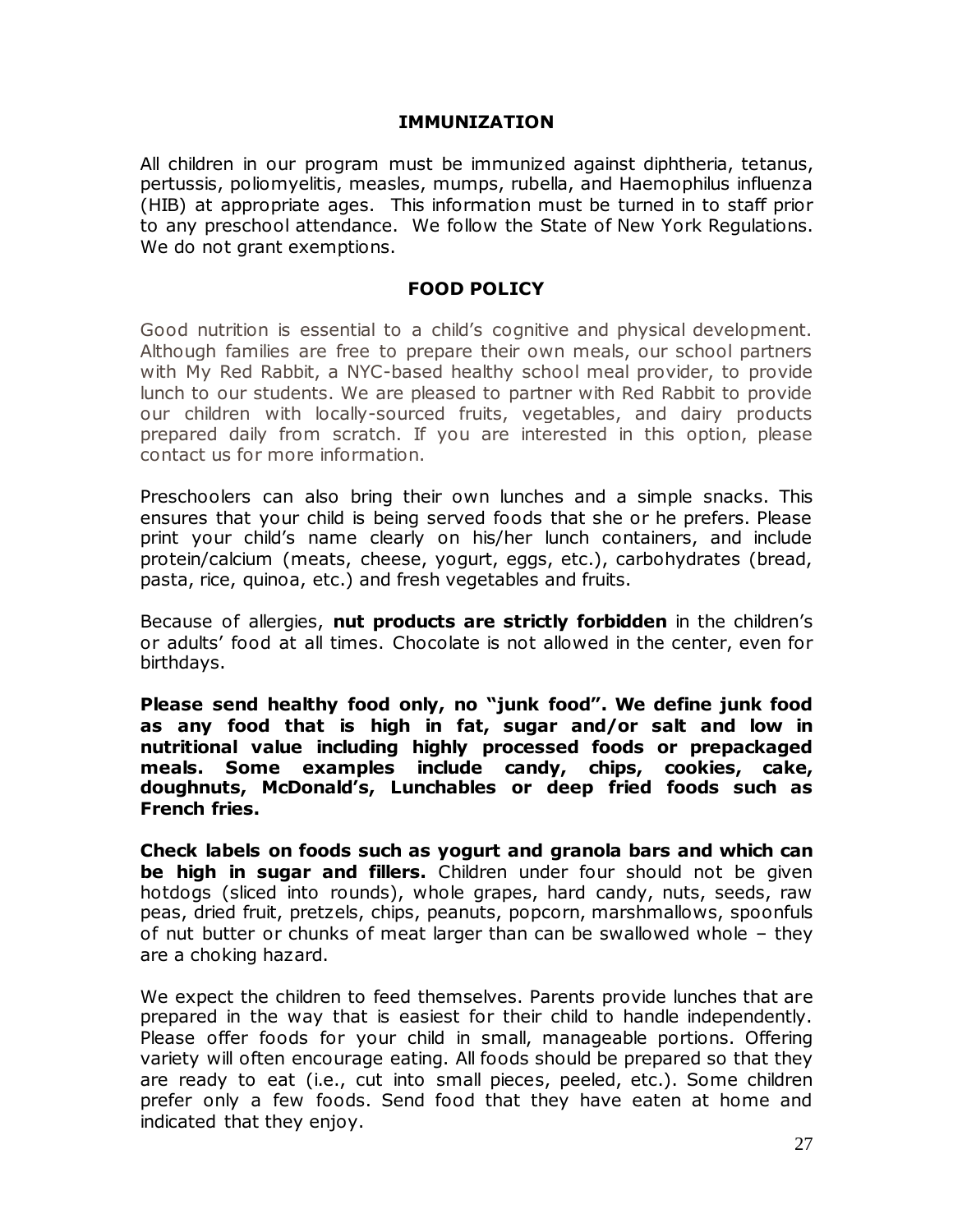Do not send food that they have rejected or never eaten before. New food should always be tried at home first before being sent for lunch. Children will learn to like new and different foods more when they are offered more than once, in small amounts, if they see you eating them and offered frequently in a calm and relaxed meal setting.

Once food has been served to a child, it is unsafe to re‐serve that food at a later time. We will send home leftovers only so you can see how much was eaten that day. This food should be discarded.

Please send in a fork and spoon daily that we will send home with lunch containers**.** We wish to be more ecologically conscious and use less plastic ware. ALL PERSONAL ITEMS – CONTAINERS, UTENSILS, ETC. MUST BE LABELED with your child's first and last names.

## **ALLERGIES AND FOOD SHARING**

Please be aware that some of the children in the center have allergies and other children may have allergies we don't know about. Food of an unknown source should never be given to any child, and foods, in general, should not be shared because of the risk of serious problems.

We prefer that children not share food. Parents must ask the teacher in the room if it is okay for a child, who is not their own, to try a food before offering it to them. Sharing of utensils cups, bottles, or plates is never acceptable.

# **PARTICIPANTS' PERSONAL HYGIENE**

Each child must wash hands with soap and running water before snacks and after using toilet facilities. Each child must be provided a disposable towel to dry hands. All toilet articles, such as combs/hairbrushes must be labeled with the child's name and shall not be shared with other participants. A child's wet or soiled clothing must be changed promptly. Parents will be called to supply a change of clothing if needed.

#### **PERSONAL ITEMS/CLOTHING**

Our program is filled with "hands-on" learning opportunities that can sometimes be messy. We recommend that you dress your children in casual, washable clothing that is appropriate for all types of play and activities. Do not send them in "good" clothes. It inhibits them from climbing, painting, sitting on the floor, etc. We do not want children to feel that they can't get dirty. Comfortable shoes, with non slip soles, that are safe for large motor activities are also recommended. Children will spend time out of doors each day, barring terrible weather. They may have opportunities to go to neighborhood parks or on field trips (in which case you will receive special notification). Please be aware of the weather and send your child with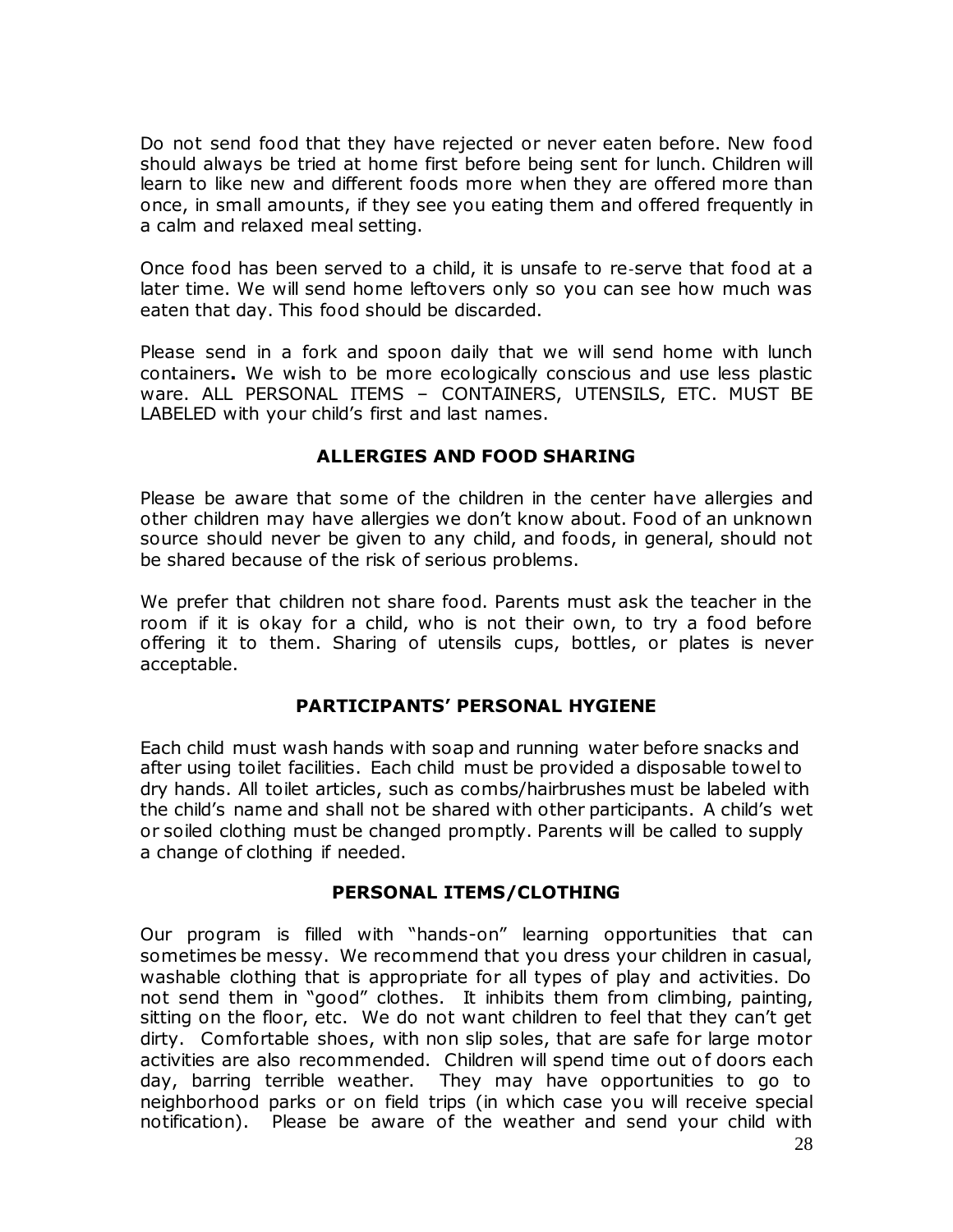appropriate clothing. All of your child's clothing (under, over, indoor, outdoor) and other belongings should be clearly marked with your child's name.

A complete set of clothing (clearly labeled), including shirt, pants, underwear or diapers, socks and wipes should be kept in your child's cubby in a shoe box. If your child is being or has just been toilet trained, 3 changes of clothing is advisable. The clothes will be returned to you each day.

A specific place is designated in the classroom for personal belongings to be stored. Although the Peartree Staff makes an effort to monitor the children's belongings, we cannot guarantee the security of a child's belongings. Peartree Preschool provides activities and equipment for children. Children should not bring expensive or valuable items to the program. Personal toys, games or valuables should not be brought to the program. Neither teachers nor Peartree Preschool are responsible for any lost, stolen, or damaged items, including money.

In classes that have show and tell as part of their schedule, parents must supply a bag labeled with the child's name to store their belongings.

# **SAFETY/SECURITY**

Peartree follows the NYC Department of Health regulations regarding safety/security. During preschool sessions, we strive to provide a safe environment for your child. Children are always within view and earshot of an adult. The school is equipped with first aid kits in the office and in every classroom. Fire drills are conducted as mandated. All forms must be filled out and returned before child may start school. (Please inform the school as changes occur) Everyone is required to enter and leave the building through the main entrance. You need to be buzzed in and stop at the office to discuss your reason for coming. All escorts must be listed on the "Authorized Escort" form and should have been introduced to the teacher before picking up the child for the first time. If your pick-up arraignments change, the school must be notified in writing. If it is a one day authorization, please notify the office in person and fill out a "daily authorized pick-up sheet" obtained from office. When picking up your child, the escort will be required to show a photo I.D. before we will release him/her.

# **MANDATED REPORTING OF CHILD ABUSE**

New York State law requires that any suspicion of child abuse or neglect be reported to a central hotline. All teachers, as part of their NYC Dept. of Health requirements, take a course in child abuse and neglect. Peartree staff has an annual training session on the detection and reporting of child abuse and neglect.

Child abuse is defined as when a parent or guardian inflicts serious physical injury upon a child, creates a substantial risk or serious physical injury or commits a sex offense against a child.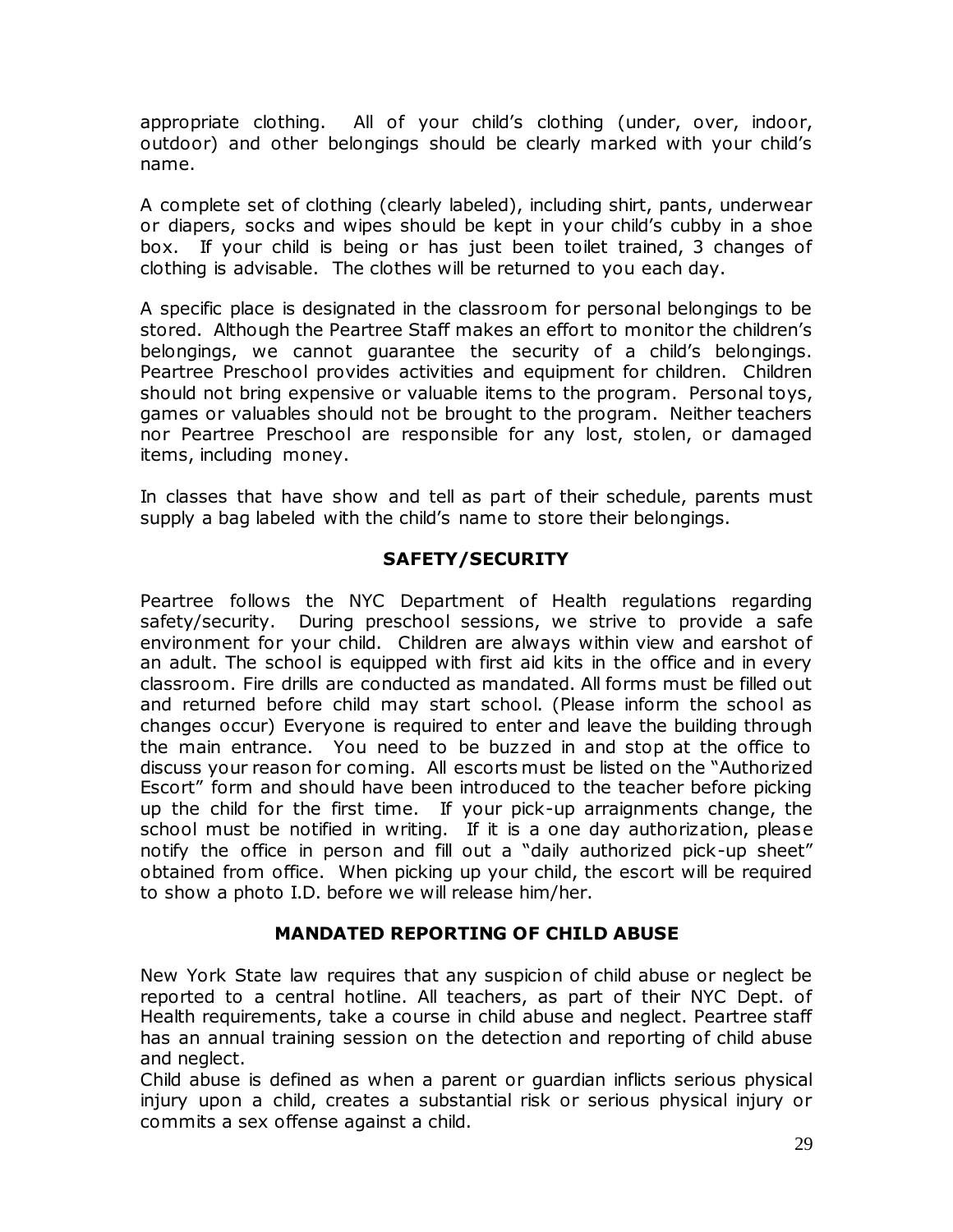Abuse also includes situations where a parent or guardian knowingly allows someone else to inflict such harm on a child. Maltreatment (including neglect) means that a child's physical, mental or emotional condition has been impaired or placed in imminent danger of impairment by a parent or guardian:

- failing to provide sufficient food, clothing, shelter, education; or
- failing to provide proper supervision, guardianship, or medical care (refers to all medical issues, including dental, optometric or surgical care); or
- inflicting excessive corporal punishment, abandoning the child, or misusing alcohol or other drugs to the extent that the child was placed in imminent danger

#### **ACCIDENTS/INCIDENTS**

In case of minor accidents (cuts, bruises, scrapes, falls) the teacher will tell you when you pick-up your child. All classrooms and the office are equipped with First Aid Kits and the staff is certified in First Aid. A First Aid kit is taken on all outdoor trips.

In case of a more serious accident or if your child becomes ill, we will try to contact you at a phone number you have given us. That is why it is so important that the information on all of your child's forms is up to date. If you cannot be reached, the emergency contact will be called. We follow all mandated and recommended New York City Department of Health procedures.

#### **TOILET TRAINING/DIAPERING**

If your child is not toilet trained, please speak with the teacher prior to the first class. The teacher, staff and volunteers will refrain from touching children's bodies generally covered by a swimsuit. However, teachers will provide assistance with toileting hygiene. Parents should let us know what a child's toileting needs are on the Child Information Sheet. **The law requires teachers to notify Children's Protective Services if we observe any suspicious injuries or symptoms of possible child abuse.**

When a child is ready to begin toilet training, we recommend that the process begins at home. We will then follow through and encourage the child to do the same while at school. Because it is common for a child to be distracted with various activities at school they should continue to wear a diaper/pull up until they can control his/her bladder and bowels for a few minutes beyond that announcement.

Please keep in mind that children will not be able to wear panties or underwear full time until they have also acquired full naptime/bedtime control.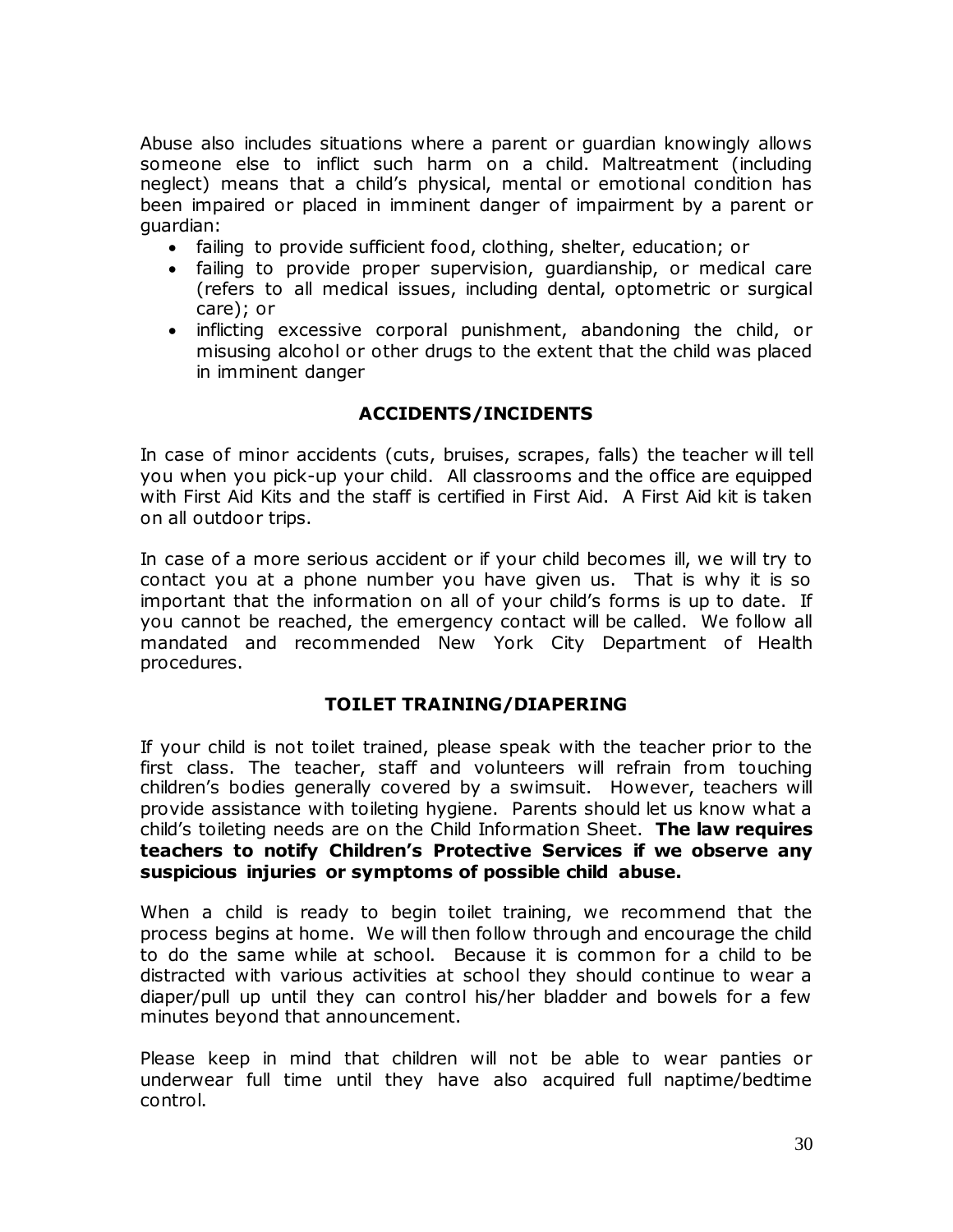Children enrolled who are three years old must be potty trained. Children must be wearing underwear with very few accidents. A child having accidents daily would not be considered potty trained. Please note that wearing pull ups isn't considered being potty trained.

Why do children have to be potty trained before turning three?

There are strict standards and health codes for changing and disposing of wet or soiled diapers. The threes classrooms are not equipped for diaper changing. When an adult is busy changing a child's diaper or soiled clothing, it is taking away from learning time for all students and it removes one adult from the direct supervision of and interaction with the rest of the class.

We do understand that even potty trained children will occasionally have toileting accidents. By definition, "accidents" are unusual incidents and should happen infrequently. In these instances, the teachers will help children to change their clothes, encouraging independence as much as possible.

A potty trained child is a child who can do the following:

- 1. Communicate to the teachers that s/he needs to go to the restroom before they need to go.
- 2. Alert him/herself to stop what he/she is doing, to go and use the bathroom.
- 3. Pull down his/her clothes and get them back up without assistance. 4. Wipe him/herself after using the toilet. (With minimal assistance for 3 year olds.)
- 5. Get on/off the toilet by him/herself.
- 6. Wash and dry hands.
- 7. Postpone going if they must wait for someone who is in the bathroom or if we are away from the classroom.
- 8. Awaken during nap time should they need to use the bathroom.

We certainly will ask your child many times throughout the day and always before nap time if they need to use the bathroom. A teacher will assist children as needed, but children should be able to complete toileting activities independently. This is an issue which protects all concerned.

It is not uncommon for a child who is fully toilet trained to have a setback when he/she is in a new environment. Our teachers are aware of this and will assist the children when necessary. Please dress your child in clothing that can be undone and changed easily. Please send a complete change of clothes appropriate for the season. These will be left at school in case of accidents, and returned at the end of the school year. Parents will be notified if a child has a toileting accident.

We understand that each child arrives at this milestone differently, therefore we will allow 6 weeks from a child's third birthday for your child to demonstrate accomplishment of this goal. However, if the situation is not manageable within the classroom environment, we will discuss the issue with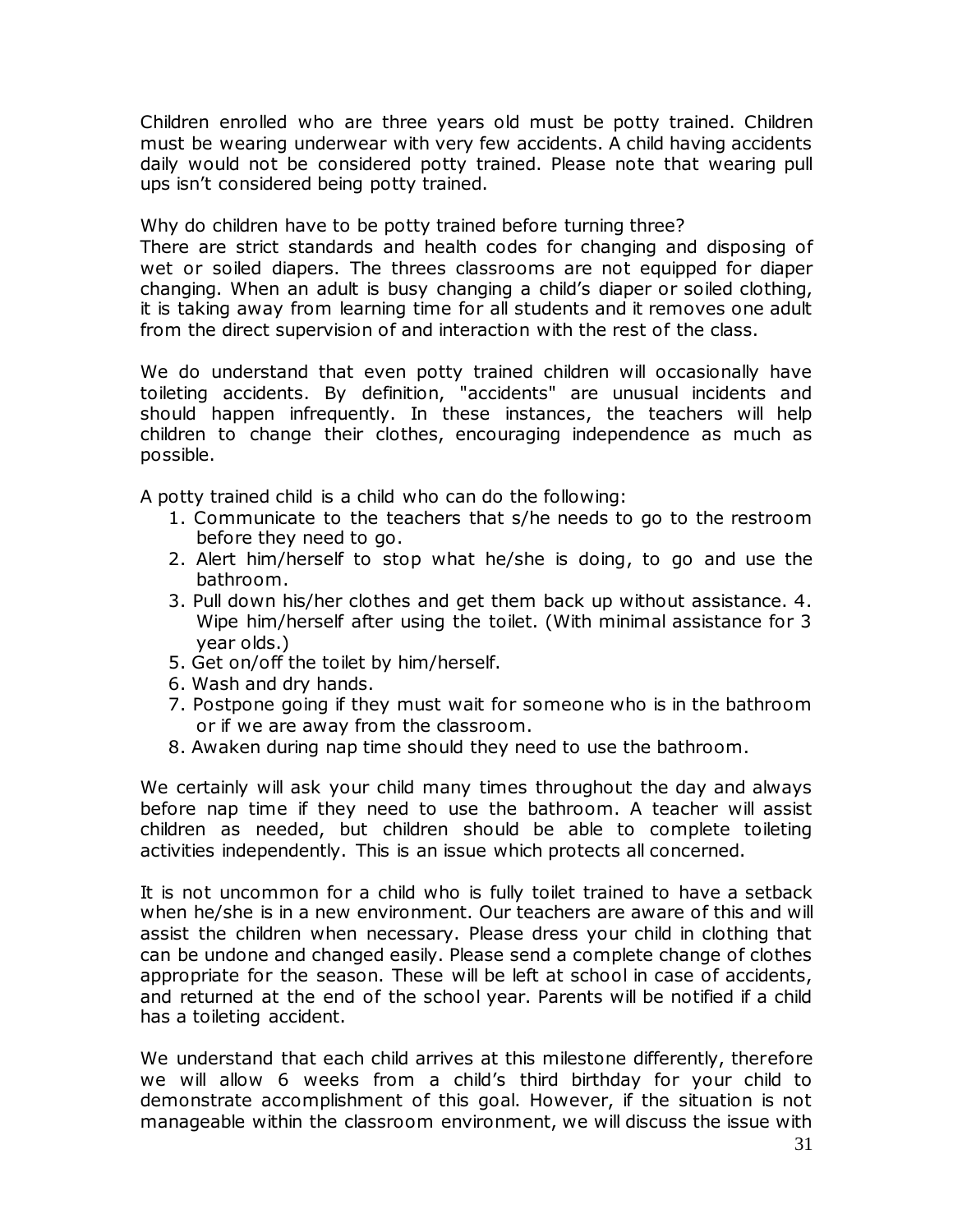the parents and reserve the right to suspend attendance of the child at such time.

# **HOLIDAYS & CELEBRATIONS**

Holidays and celebrations at Peartree are small in scale, like the children. We celebrate the holidays by emphasizing those aspects that are appropriate to all children and that relate to overall program goals.

Family and cultural traditions greatly influence the ways in which people celebrate holidays. Ours is a community rich in cultural and family diversity. It would be close to impossible for us to meet each family's unique and wondrous holiday rituals and needs. We support the idea that families will celebrate holidays in their own ways. At the Peartree Center, our celebrations are generic and focus on family and community.

Halloween can be a frightening time for young children. We celebrate without commercial masks or costumes. Please do not send masks or costumes on Halloween. Teachers incorporate appropriate aspects of the holiday in their plans for group discussions, art activities, music and movement and creative dramatics.

## **BIRTHDAYS**

Birthday celebrations at Peartree are different from the kind of parties you may want to plan for home. The emphasis at Peartree is on celebrating your child's special day in a way that is consistent with other things we do here. Specifically, the fun is in being together and acknowledging the excitement that children of this age feel about their birthdays.

Each class will have their own special ritual to mark the day – perhaps the birthday child picks a special story, makes a special hat or uses a special birthday placemat or table cloth or has a special banner made by his or her friends. It is important that birthday celebrations at Peartree feel predictable to the children so they know what to look forward to on their special day and enjoy celebrating with their friends.

We will be happy to celebrate your child's birthday at school and invite you to join us. You may send in a healthy snack for all of the children, but it must have prior approval of the Director (food and allergies must be considered). Party favors or goody bags are not allowed. Instead, we ask that your child bring a gift book for the classroom, with a dedication from the parents and child (for example: a short message to the class, including the child's name, birth date and age). (A suggested list can be provided). After sharing the book with the children, it then becomes a treasured addition to our class library. We will be glad to celebrate summer birthdays before the school year is over. Making a tape of each child and family favorite songs, is another way of celebrating every child's rich culture.